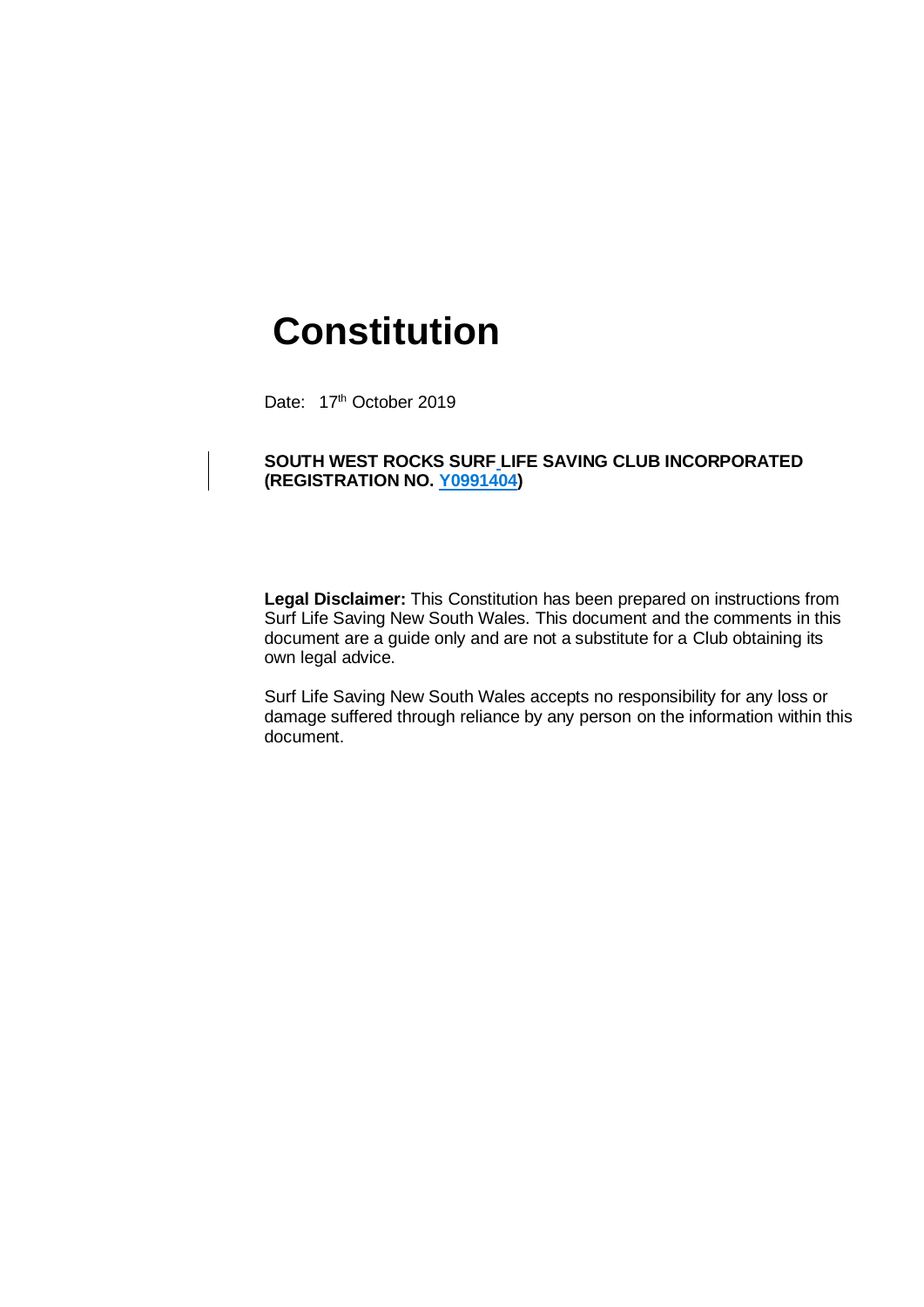# **TABLE OF CONTENTS**

| $\mathbf{1}$ . |                                                              |  |  |  |  |
|----------------|--------------------------------------------------------------|--|--|--|--|
| 2.             |                                                              |  |  |  |  |
| 3.             |                                                              |  |  |  |  |
| 4.             |                                                              |  |  |  |  |
| 5.             | 5.1<br>5.2<br>5.3                                            |  |  |  |  |
| 6.             | 6.1<br>6.2<br>6.3                                            |  |  |  |  |
| 7.             | 7.1<br>7.2<br>7.3                                            |  |  |  |  |
| 8.             | 8.1<br>8.2<br>8.3<br>8.4<br>8.5                              |  |  |  |  |
|                |                                                              |  |  |  |  |
|                | 8.6<br>8.7<br>8.8<br>8.9<br>8.10                             |  |  |  |  |
| 9.             |                                                              |  |  |  |  |
| 10.            | <b>REGISTERS</b><br>10.1<br>10.2<br>10.3<br>10.4<br>10.5     |  |  |  |  |
| 11.            | 11.1<br>11.2<br>11.3<br>11.4<br>11.5<br>11.6<br>11.7<br>11.8 |  |  |  |  |
| 12.            |                                                              |  |  |  |  |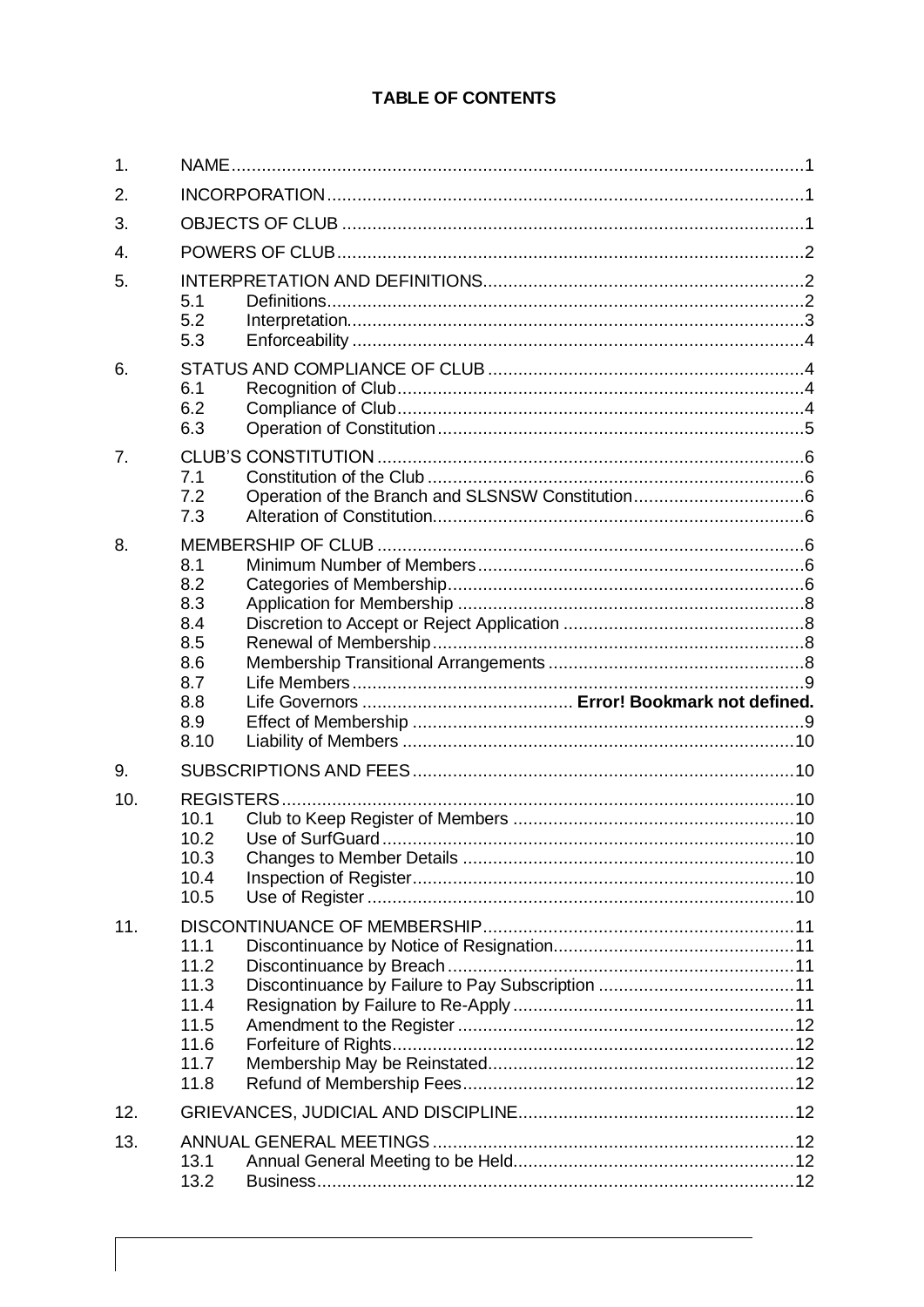|     | 13.3                                                         |  |
|-----|--------------------------------------------------------------|--|
| 14. | 14.1<br>14.2                                                 |  |
| 15. | 15.1<br>15.2<br>15.3<br>15.4<br>15.5<br>15.6                 |  |
| 16. | 16.1<br>16.2<br>16.3<br>16.4<br>16.5<br>16.6<br>16.7         |  |
| 17. |                                                              |  |
| 18. | 18.1<br>18.2<br>18.3<br>18.4<br>18.5<br>18.6                 |  |
| 19. | 19.1<br>19.2                                                 |  |
| 20. | 20.1<br>20.2<br>20.3                                         |  |
| 21. | 21.1<br>21.2<br>21.3<br>21.4<br>21.5<br>21.6<br>21.7<br>21.8 |  |
| 22. | 22.1<br>22.2<br>22.3                                         |  |
| 23. | DUTIES.<br>23.1<br>23.2                                      |  |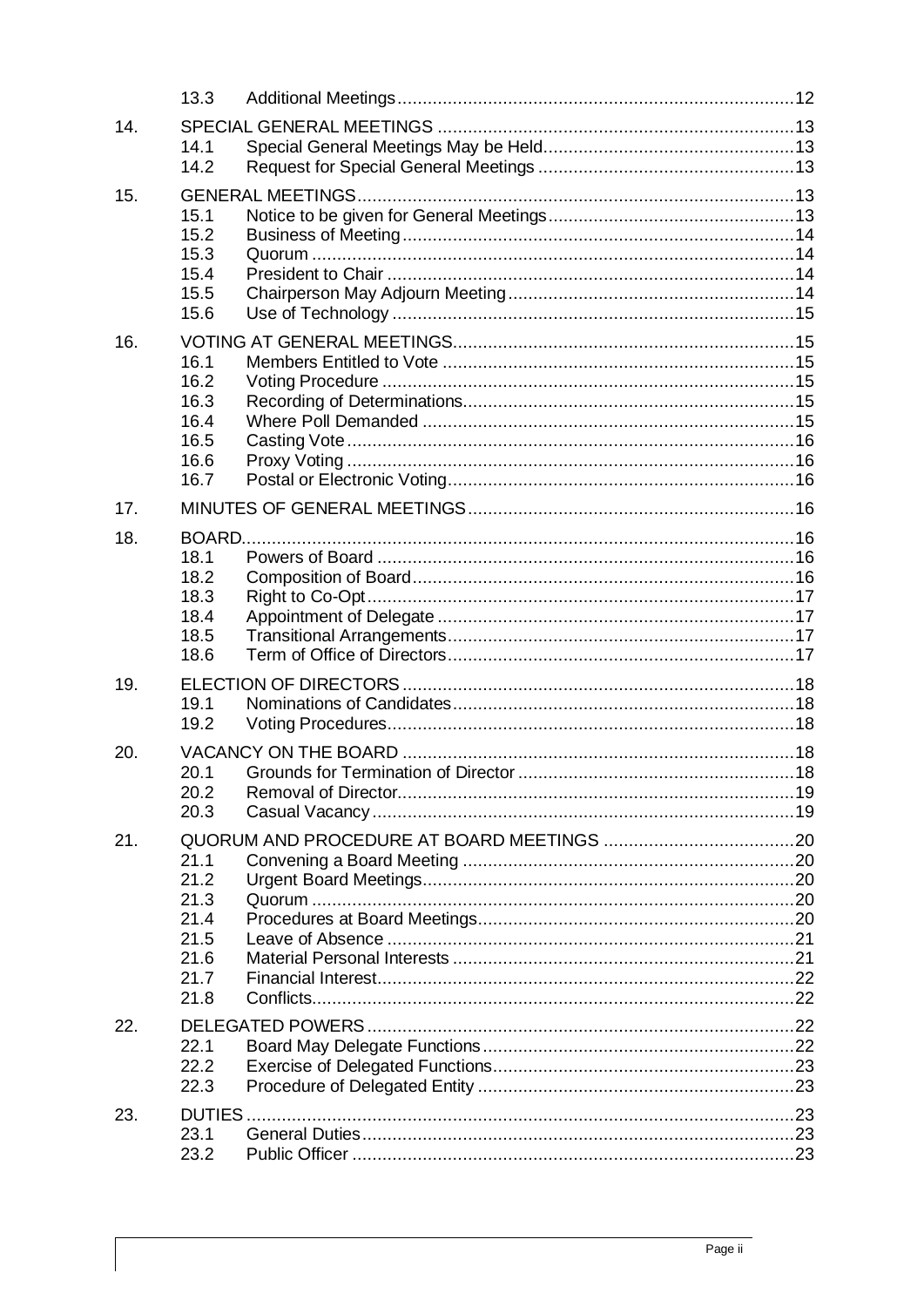| 24. |                                      |  |  |  |  |
|-----|--------------------------------------|--|--|--|--|
| 25. | 25.1<br>25.2<br>25.3<br>25.4         |  |  |  |  |
| 26. | 26.1<br>26.2<br>26.3<br>26.4<br>26.5 |  |  |  |  |
| 27. |                                      |  |  |  |  |
| 28. |                                      |  |  |  |  |
| 29. |                                      |  |  |  |  |
| 30. |                                      |  |  |  |  |
| 31. |                                      |  |  |  |  |
| 32. |                                      |  |  |  |  |
| 33. |                                      |  |  |  |  |
| 34. |                                      |  |  |  |  |
| 35. |                                      |  |  |  |  |
| 36. | 36.1<br>36.2<br>36.3                 |  |  |  |  |
| 37. |                                      |  |  |  |  |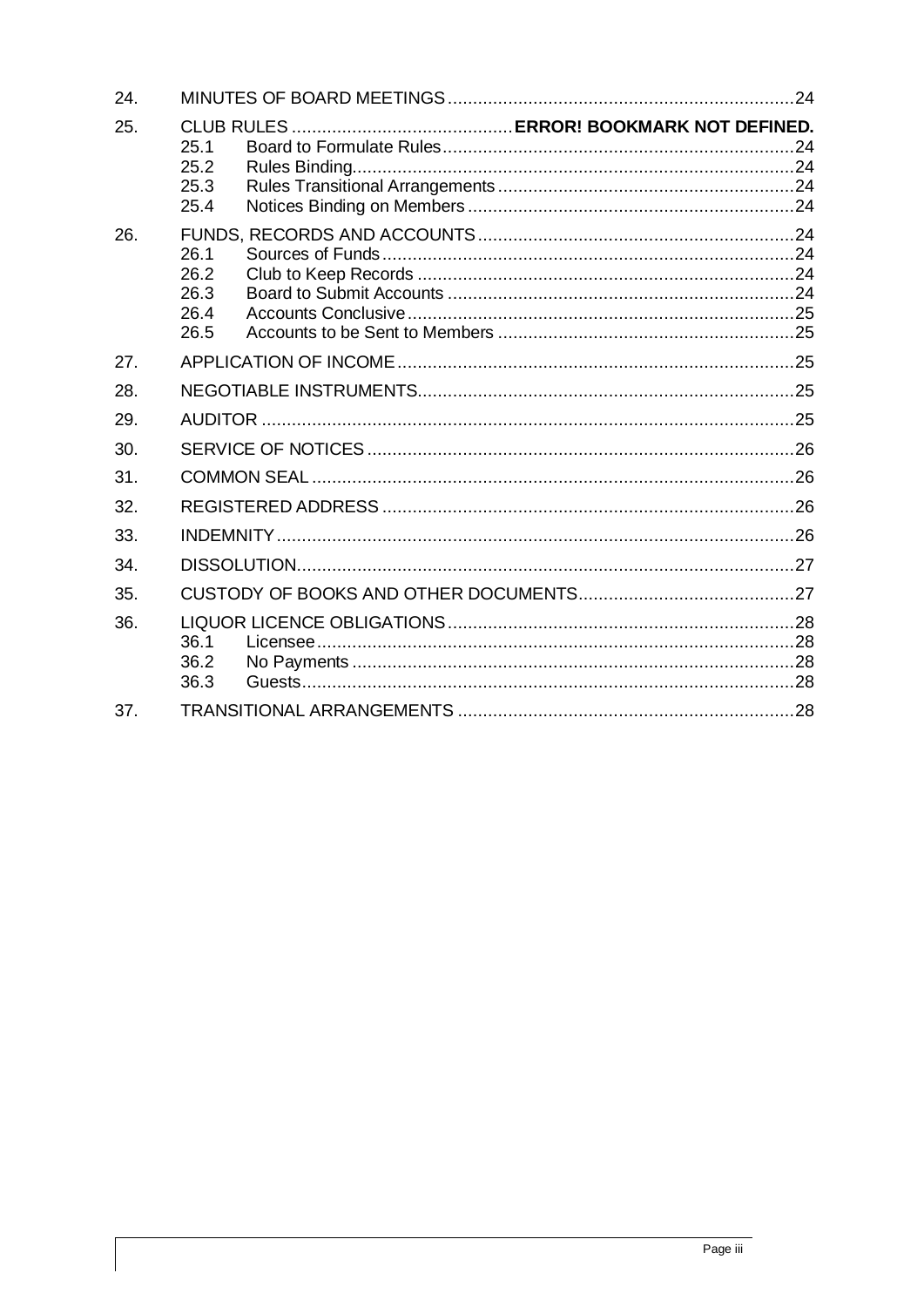# **Constitution of SOUTH WEST ROCKS SURF LIFE SAVING CLUB**

#### <span id="page-4-0"></span>1. **NAME**

The name of the incorporated association is South West Rocks Surf Life Saving Club Incorporated (**Club**).

# <span id="page-4-1"></span>2. **INCORPORATION**

Clubs shall incorporate under the Act and shall remain incorporated.

# <span id="page-4-2"></span>3. **OBJECTS OF CLUB**

The Club is established solely for these Objects. The Objects of the Club are to:

- (a) provide for the conduct, encouragement, promotion and administration of surf lifesaving throughout South West Rocks;
- (b) participate as a Member of SLSNSW and SLSA so surf lifesaving and the preservation of life in the aquatic environment can be conducted, encouraged, promoted, advanced and administered.
- (c) ensure the maintenance and enhancement of the Club, SLSNSW, Surf Life Saving Clubs, SLSA and surf lifesaving, their standards, quality and reputation for the benefit of the Members and surf lifesaving;
- (d) at all times promote mutual trust and confidence between the Club, SLSNSW, Surf Life Saving Clubs, SLSA and the Members in pursuit of these objects;
- (e) at all times act on behalf of and in the interest of the Members and surf lifesaving;
- (f) promote the economic and community service success, strength and stability of the Club, SLSNSW, Surf Life Saving Clubs, SLSA and surf lifesaving;
- (g) affiliate with and otherwise liaise with SLSNSW and SLSA in the pursuit of these objects and surf lifesaving;
- (h) conduct, encourage, promote, advance and control surf lifesaving in South West Rocks; its many aspects devoted to aquatic safety and management and the preservation of life in the aquatic environment;
- (i) conduct or commission research and development for improvements in methods of surf lifesaving and surf lifesaving equipment and in all ways to improve and safeguard the use of the aquatic environment;
- (j) use and protect the Intellectual Property;
- (k) apply the property and capacity of the Club towards the fulfilment and achievement of these objects;
- (l) promote the involvement and influence of surf lifesaving standards, techniques, awards and education with bodies involved in lifesaving;
- (m) strive for Governmental, commercial and public recognition of the Club as the authority on aquatic safety and management in South West Rocks;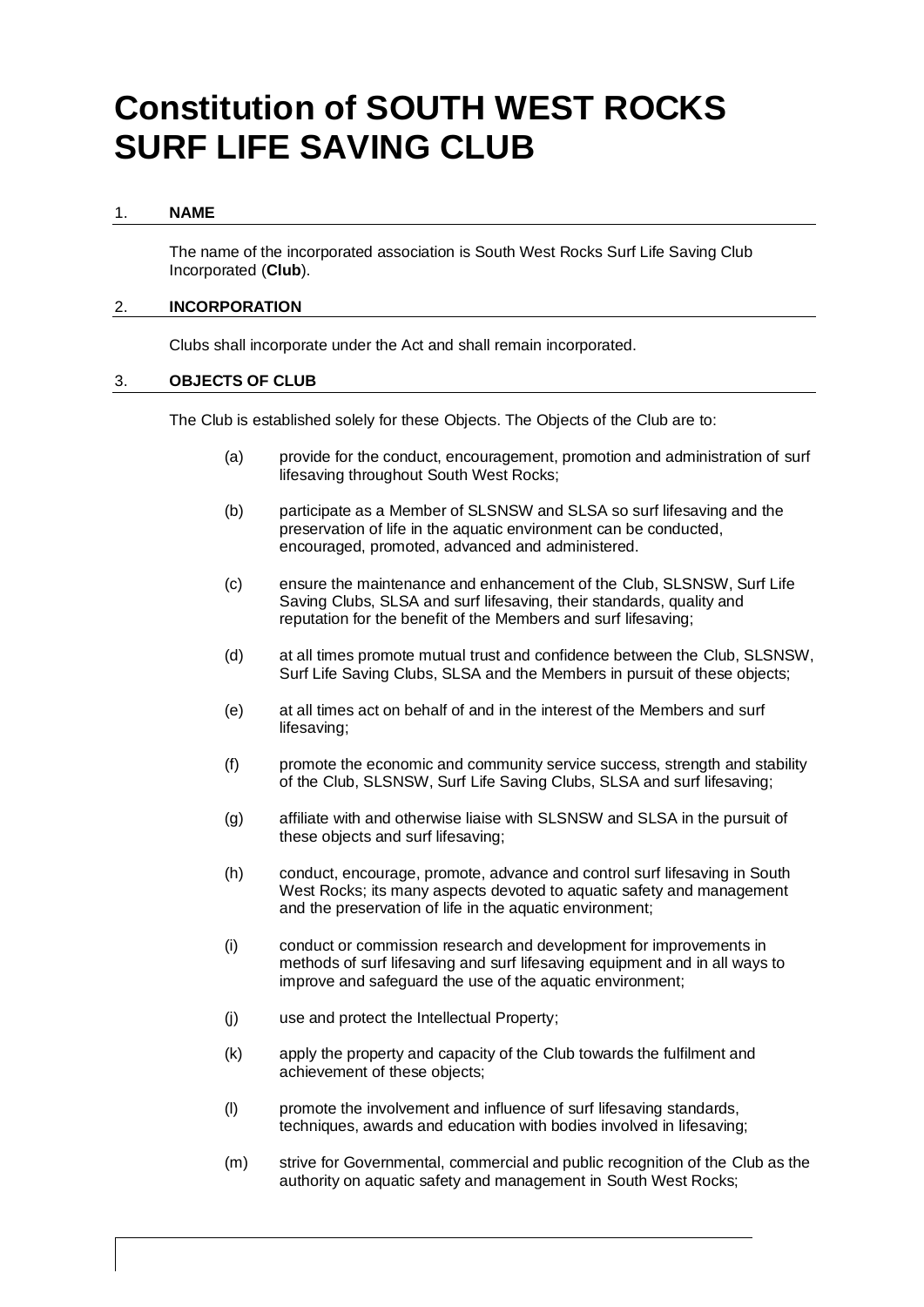- (n) promulgate, and secure uniformity in, such rules as may be necessary for the management and control of surf lifesaving and related activities and the preservation of life in the aquatic environment;
- (o) further extend the operations and teachings of the Club throughout South West Rocks;
- (p) further develop surf lifesaving into an organised institution and with these objects in view, to foster, regulate, organise and manage assessments, competitions, displays and other activities and to issue badges, medallions and certificates and award trophies to successful Members;
- (q) review and/or determine any matters relating to surf lifesaving which may arise, or be referred to it, by any Member;
- (r) pursue through itself or other such commercial arrangements (which are not in conflict with SLSNSW or any other surf lifesaving entity), including sponsorship and marketing opportunities as are appropriate to further the interests of surf lifesaving in South West Rocks;
- (s) adopt and implement appropriate policies, including in relation to sexual harassment, equal opportunity, equity, drugs in sport, health, safety, junior and senior programs, infectious diseases and such other matters as arise from time to time as issues to be addressed in surf lifesaving;
- (t) represent the interests of its Members and of surf lifesaving generally in any appropriate forum in South West Rocks;
- (u) have regard to the public interest in its operations;
- (v) undertake and or do all such things or activities which are necessary, incidental or conducive to the advancement of these Objects.

# <span id="page-5-0"></span>4. **POWERS OF CLUB**

Solely for furthering the Objects in **rule 3**, the Club has in addition to the powers and functions under the Act, the legal capacity and powers of a company limited by guarantee as set out under section 124 of the *Corporations Act*.

#### <span id="page-5-1"></span>5. **INTERPRETATION AND DEFINITIONS**

# <span id="page-5-2"></span>**5.1 Definitions**

In this Constitution, unless the contrary intention appears:

**Act** means the *Associations Incorporation Act 2009* (NSW).

**Annual General Meeting** means a meeting of Members convened under **rule [13](#page-15-5)**.

**Annual Subscriptions** means the annual fees payable by each category of Member as determined by the Board under **rule [9](#page-13-1)**.

**Board** means the body managing the Club and consisting of the Directors under **rule [18.1\(a\)](#page-19-7)**.

**Branch** means the Mid North Coast Branch of SLSNSW.

**Rules** mean any Rules made by the Board under **rule** Error! Reference source not found..

**Club** means South West Rocks Surf Life Saving Club Incorporated.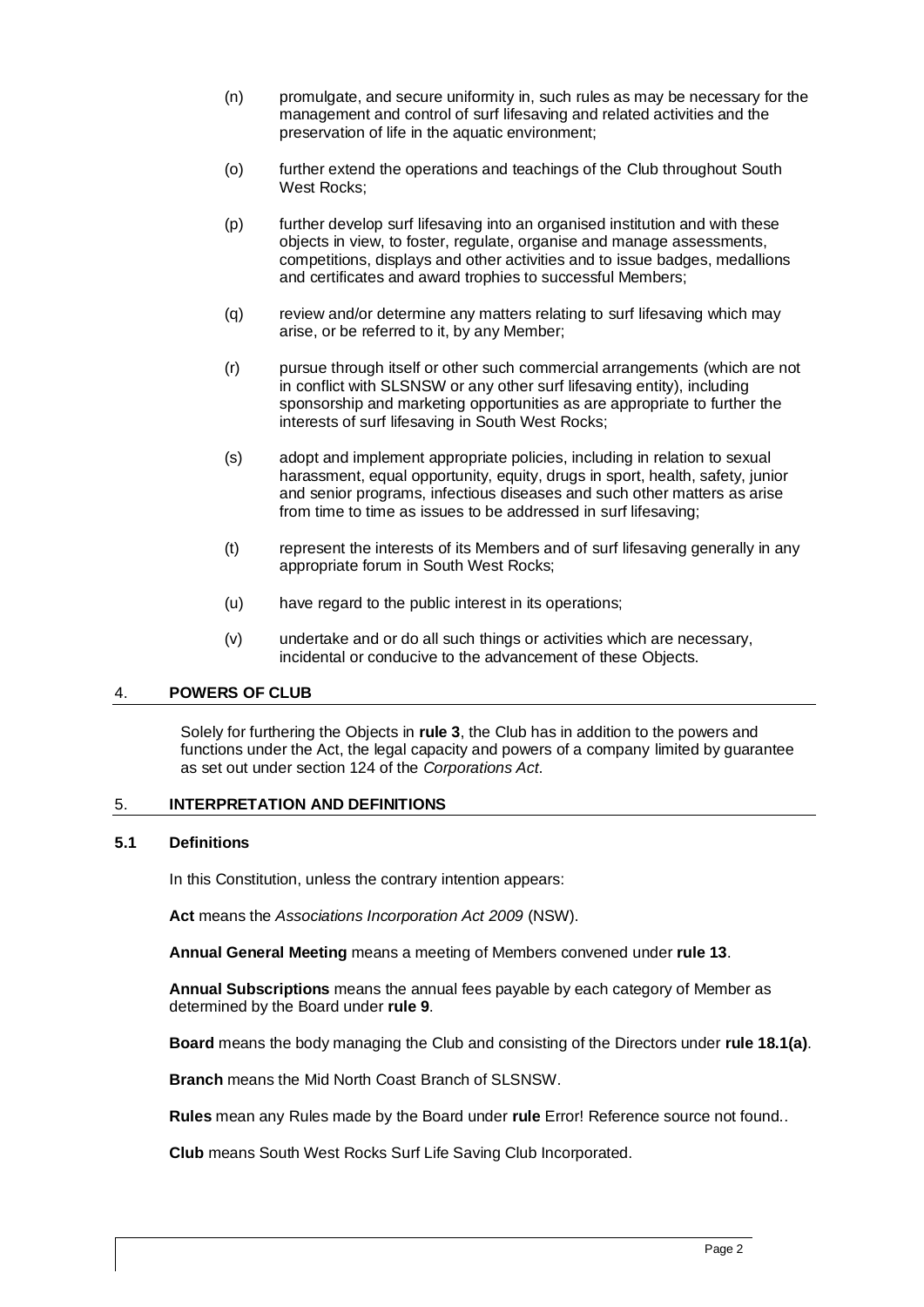**Committee** means any committee of the Board created under **rule** Error! Reference source n ot found. from time to time.

**Constitution** means this Constitution of the Club as amended from time to time.

**Delegate** means the person appointed from time to time to act for and on behalf of the Club and to attend, debate or vote at general meetings of the Branch.

**Director** means a Member of the Board appointed under **rule [19](#page-21-0)**.

**Financial Year** means the year ending 30 April in each year.

**General Meeting** means the annual or any special general meeting of the Club convened under **rul[e 15](#page-16-3)**.

**Intellectual Property** means all rights subsisting in copyright, business names, names, trademarks (or signs), logos, designs, equipment, images (including photographs, television, videos or films), website, social media platforms or service marks (whether registered or registrable) relating to the Club or any championship, competition, series or event or surf lifesaving activity of or conducted, promoted or administered by the Club.

**Life Member** means an individual appointed as a Life Member of the Club under **rule [8.7](#page-12-0)**.

**Member** means any person recognised as a Member of the Club under **rule [8](#page-9-4)** from time to time.

**Objects** means the objects of the Club under **rule [2](#page-4-1)**.

**President** means the President for the time being of the Club appointed under **rule [18.2\(a\)](#page-20-4)**.

**Public Officer** means the person appointed to be the public officer of the Club under **rule 23.2**.

**Register** means the register of Members kept under **rule [10.1](#page-13-3)**.

**Relevant Documents** means the records and other documents, however recorded compiled or stored, that relate to the Club and management of the Club and includes membership records, financial statements, financial records, and records and documents relating to transactions, dealings, business or property of the Club.

**Seal** means the common seal of the Club and includes any official seal of the Club.

**SLSA** means Surf Life Saving Australia Limited.

**SLSNSW** means the body recognised by SLSA as the body administering surf lifesaving in New South Wales.

**Special Resolution** means a special resolution passed in accordance with the Act.

**State** means and includes a State or Territory of Australia.

**SurfGuard** means the national membership and Club administration database owned by SLSA.

**Surf Life Saving Club** means a Surf Life Saving Club which is a Member of or otherwise affiliated with SLSNSW or SLSA.

#### <span id="page-6-0"></span>**5.2 Interpretation**

In this Constitution: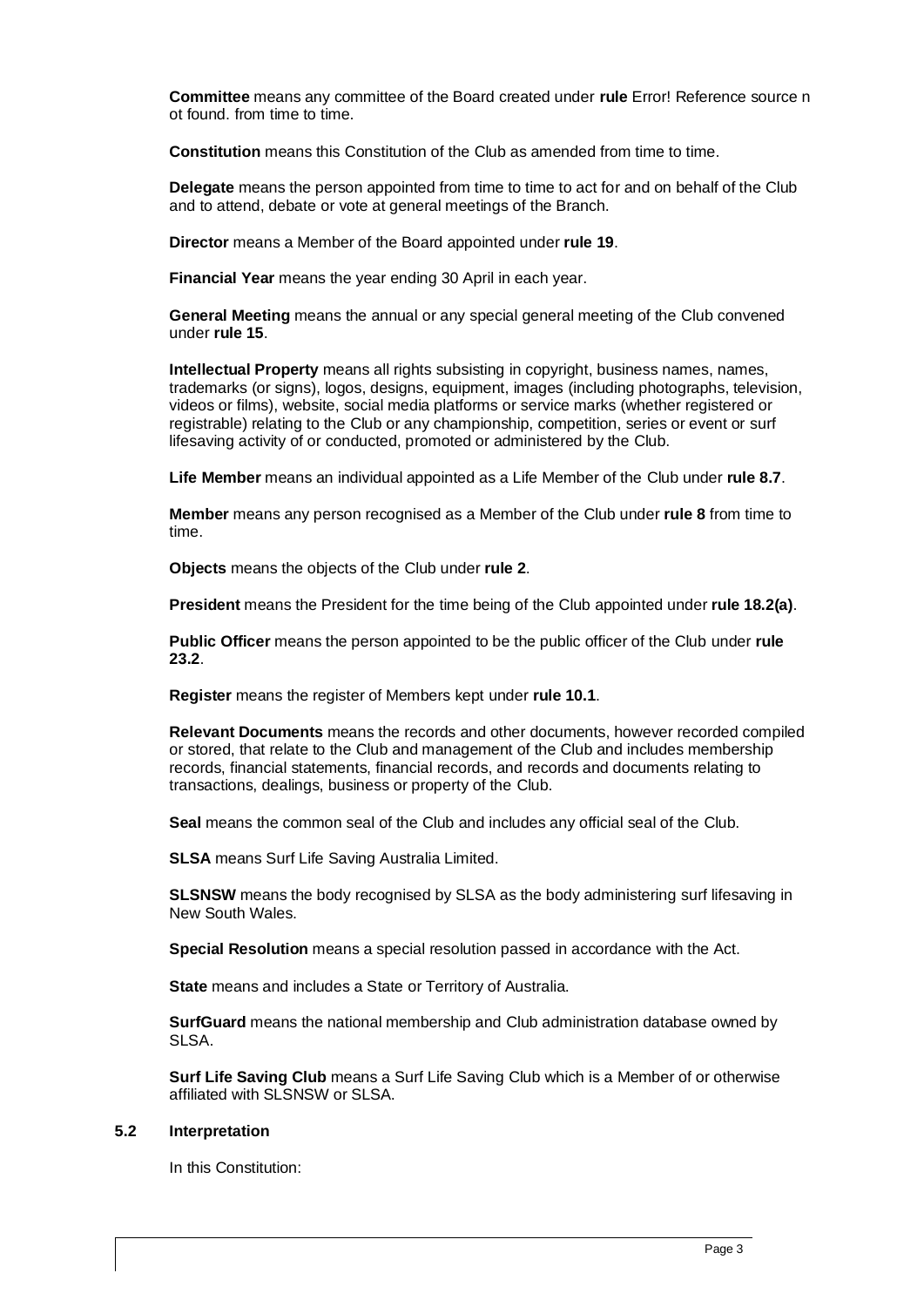- (a) A reference to a rule, regulation, schedule or annexure is to a rule, regulation, schedule or annexure of, or made under, this Constitution;
- (b) Words importing the singular include the plural and vice versa;
- (c) Words importing any gender include the other genders;
- (d) Headings are for convenience only and shall not be used for interpretation;
- (e) Words or expressions shall be interpreted in accordance with the provisions of the Act as they vary from time to time;
- (f) References to persons include natural persons, corporations and bodies political, and any legal personal representatives, successors and permitted assigns of that person;
- (g) Except where the contrary intention appears, in this Constitution, an expression that deals with a matter under the Act has the same meaning as that provision of the Act.
- (h) A reference to a statute, ordinance, code or other law includes regulations and other statutory instruments under it and consolidations, amendments, reenactments or replacements of any of them (whether of the same or any legislative authority having jurisdiction); and
- (i) Expressions referring to "writing" shall unless the contrary intention appears, be construed as including references to printing, photography and other modes of representing or reproducing words in a visible form, including messages sent by electronic mail.

# <span id="page-7-0"></span>**5.3 Enforceability**

If any provision of this Constitution or any phrase contained in it is invalid or unenforceable in any jurisdiction, the phrase or provision shall be read down for the purpose of that jurisdiction, if possible, to be valid and enforceable. If it cannot be so read down the provision shall be severed to the extent of the invalidity or unenforceability. The remaining provisions of this Constitution and its validity or enforceability shall not be affected by the severance in any other jurisdiction.

# <span id="page-7-1"></span>6. **STATUS AND COMPLIANCE OF CLUB**

# <span id="page-7-2"></span>**6.1 Recognition of Club**

Subject to compliance with this Constitution, the Branch constitution, the SLSNSW constitution, the SLSA constitution and SLSA regulations and ay lifesaving or patrol services agreement between the Club and SLSNSW the Club shall continue to be recognised as a Member of the Branch and of SLSNSW and shall administer surf lifesaving activities in South West Rocks in accordance with the Objects.

# <span id="page-7-3"></span>**6.2 Compliance of Club**

The Members acknowledge and agree the Club shall:

- (a) be or remain incorporated in New South Wales;
- (b) appoint a Delegate annually to represent the Club and vote at general meetings of the Branch;
- (c) nominate such other Members as may be required to be appointed to Branch or SLSNSW committees from time to time under this Constitution or the Branch constitution or SLSNSW constitution or otherwise;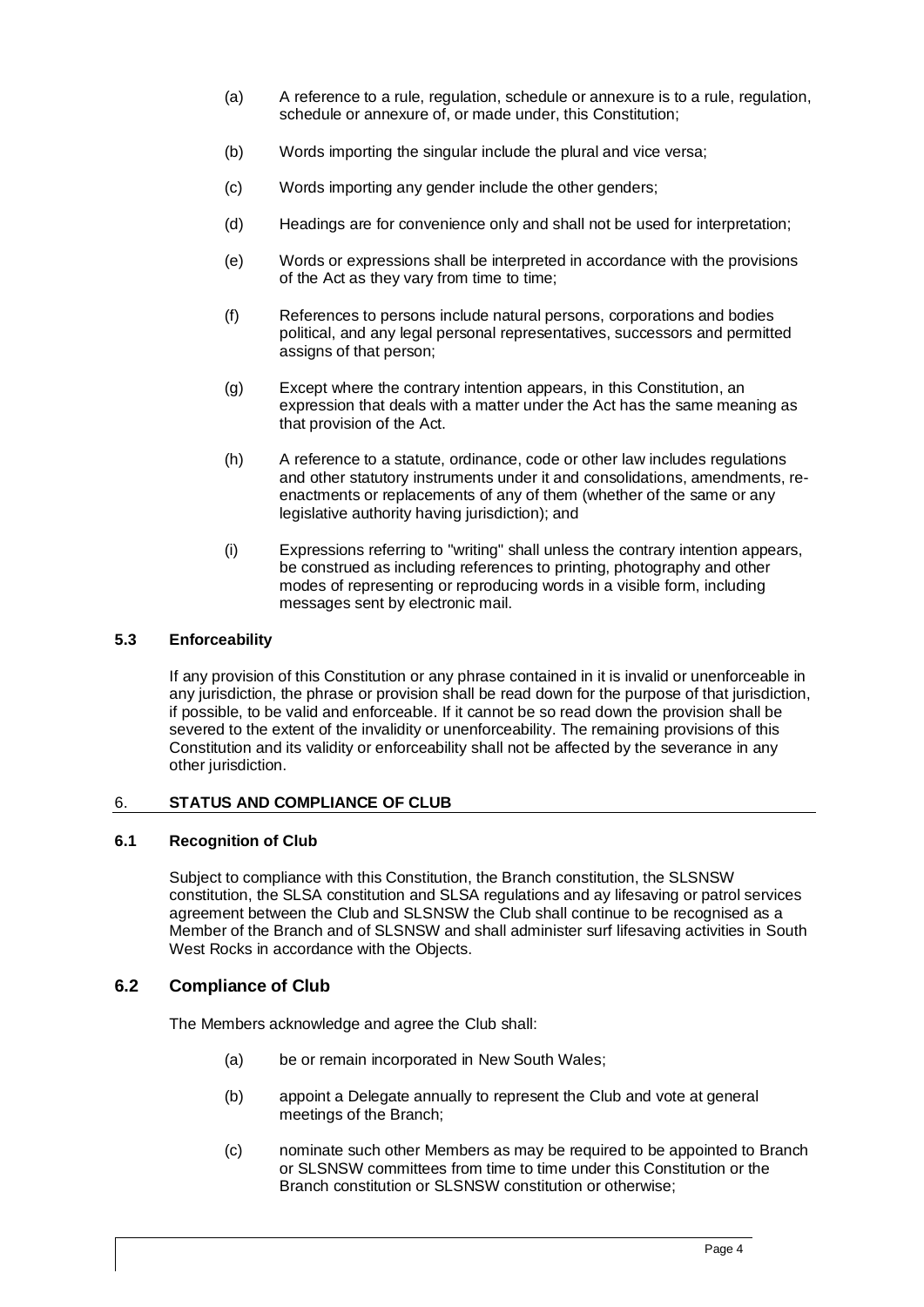- (d) forward to the Branch and SLSNSW a copy of its constituent documents and details of its Directors;
- (e) adopt the objects of SLSNSW (in whole or in part as are applicable to the Club) and adopt rules which reflect, and which are, to the extent permitted or required by the Act, generally in conformity with the Branch and SLSNSW constitutions;
- (f) apply its property and capacity solely in pursuit of the Objects and surf lifesaving;
- (g) do all that is reasonably necessary to enable the Objects to be achieved;
- (h) act in good faith and loyalty to ensure the maintenance and enhancement of surf lifesaving, its standards, quality and reputation for benefit of the Members and surf lifesaving;
- (i) at all times act on behalf of and in the interests of the Members and surf lifesaving; and
- (j) by, adopting the objects of SLSNSW, abide by the SLSNSW constitution.

# <span id="page-8-0"></span>**6.3 Operation of Constitution**

The Club and the Members acknowledge and agree:

- (a) that they are bound by this Constitution and that this Constitution, operates to create uniformity in the way in which the Objects and surf lifesaving are to be conducted, promoted, encouraged, advanced and administered throughout South West Rocks;
- (b) to ensure the maintenance and enhancement of surf lifesaving, its standards, quality and reputation for the benefit of the Members and surf lifesaving;
- (c) not to do or permit to be done any act or thing which might adversely affect or derogate from the standards, quality and reputation of surf lifesaving and its maintenance and enhancement;
- (d) to promote the economic and community services success, strength and stability of each other and to act interdependently with each other in pursuit of their respective objects;
- (e) to act in the interests of surf lifesaving and the Members;
- (f) where the Club considers or is advised that a Member has allegedly:
	- (A) breached, failed, refused or neglected to comply with a provision of this Constitution, the Rules, or any resolution or determination of the Club; or
	- (B) acted in a manner prejudicial to the Objects and interests of the Club and/or surf lifesaving; or
	- (C) brought them self, the Club, any club official, any Surf Life Saving Club or surf lifesaving entity (including the Branch, SLSNSW and/or SLSA) into disrepute;

the Club may after allowing the Member a reasonable opportunity to explain, adjudicate and if necessary, penalise the Member with such penalty as it thinks appropriate. If necessary, a member may be suspended immediately pending the outcome of any further investigation.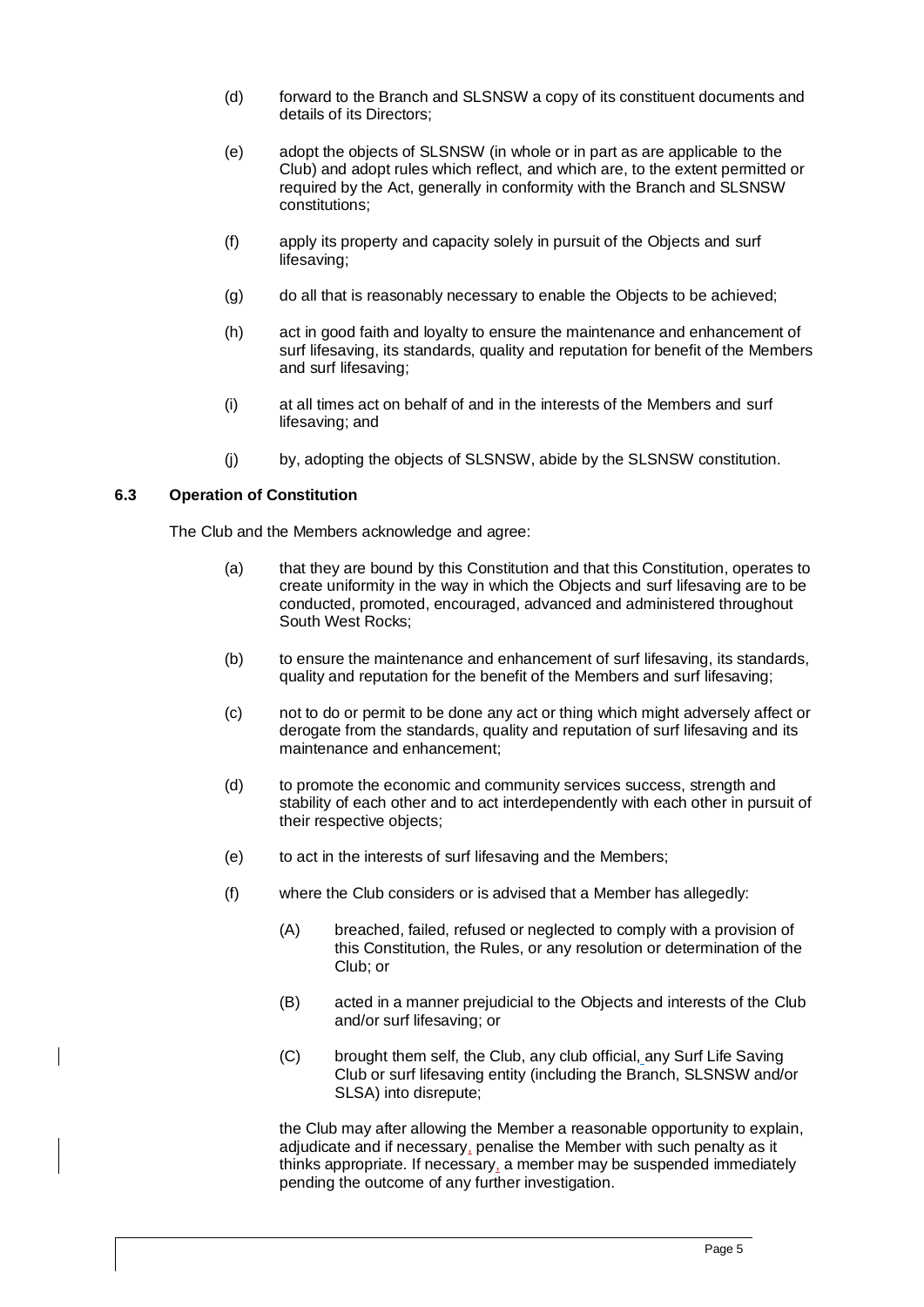# <span id="page-9-0"></span>7. **CLUB'S CONSTITUTION**

#### <span id="page-9-1"></span>**7.1 Constitution of the Club**

The Constitution will clearly reflect the objects of SLSNSW and shall generally conform with the Branch and SLSNSW constitutions, subject to any requirements in the Act, and at least to the extent of:

- (a) the objects of SLSNSW;
- (b) the structure and membership categories of SLSA (if any);
- (c) recognising SLSA as the national peak body for surf lifesaving in Australia;
- (d) recognising SLSNSW as the peak body for lifesaving in New South Wales;
- (e) recognising the Branch; and
- (f) such other matters as are required to give full effect to the SLSNSW Constitution;

with such incidental variations as are necessary having regard to the Act.

#### <span id="page-9-2"></span>**7.2 Operation of the Branch and SLSNSW Constitution**

- (a) The Club will take all steps to ensure its Constitution is in conformity with the Branch and SLSNSW constitutions at least to the extent set out in **rul[e 7.1](#page-9-1)** and in respect of those matters set out in **rul[e 7.1](#page-9-1)** shall ensure this Constitution is amended in conformity with future amendments made to the Branch, SLSNSW and SLSA constitutions, subject to any prohibition or inconsistency in the Act.
- (b) The Club shall provide to the Branch and SLSNSW a copy of its Constitution and all amendments to this document. The Club acknowledges and agrees that SLSNSW has power to veto any provision in its Constitution which, in SLSNSW's opinion, is contrary to the objects of SLSNSW.

#### <span id="page-9-3"></span>**7.3 Alteration of Constitution**

The Constitution of the Club shall not be altered except by Special Resolution in accordance with the Act, and in compliance with all other procedures under the Act (if any).

#### <span id="page-9-4"></span>8. **MEMBERSHIP OF CLUB**

#### <span id="page-9-5"></span>**8.1 Minimum Number of Members**

The Club must have at least twenty (20) Patrol Members.

#### <span id="page-9-6"></span>**8.2 Categories of Membership**

Subject always to the SLSA Membership directives in Part 6 of the SLSA Regulations the Club is authorised to establish such categories of members as it requires and considers necessary in the context of the Club and the requirements of SLSNSW. Clubs should provide membership in the following general categories of membership:

- (a) Junior Activities membership
	- a. A Junior Activities member shall be 5 years of age or over but under 13 years of age at midnight on the 30<sup>th</sup> September each season.
- (b) Cadet membership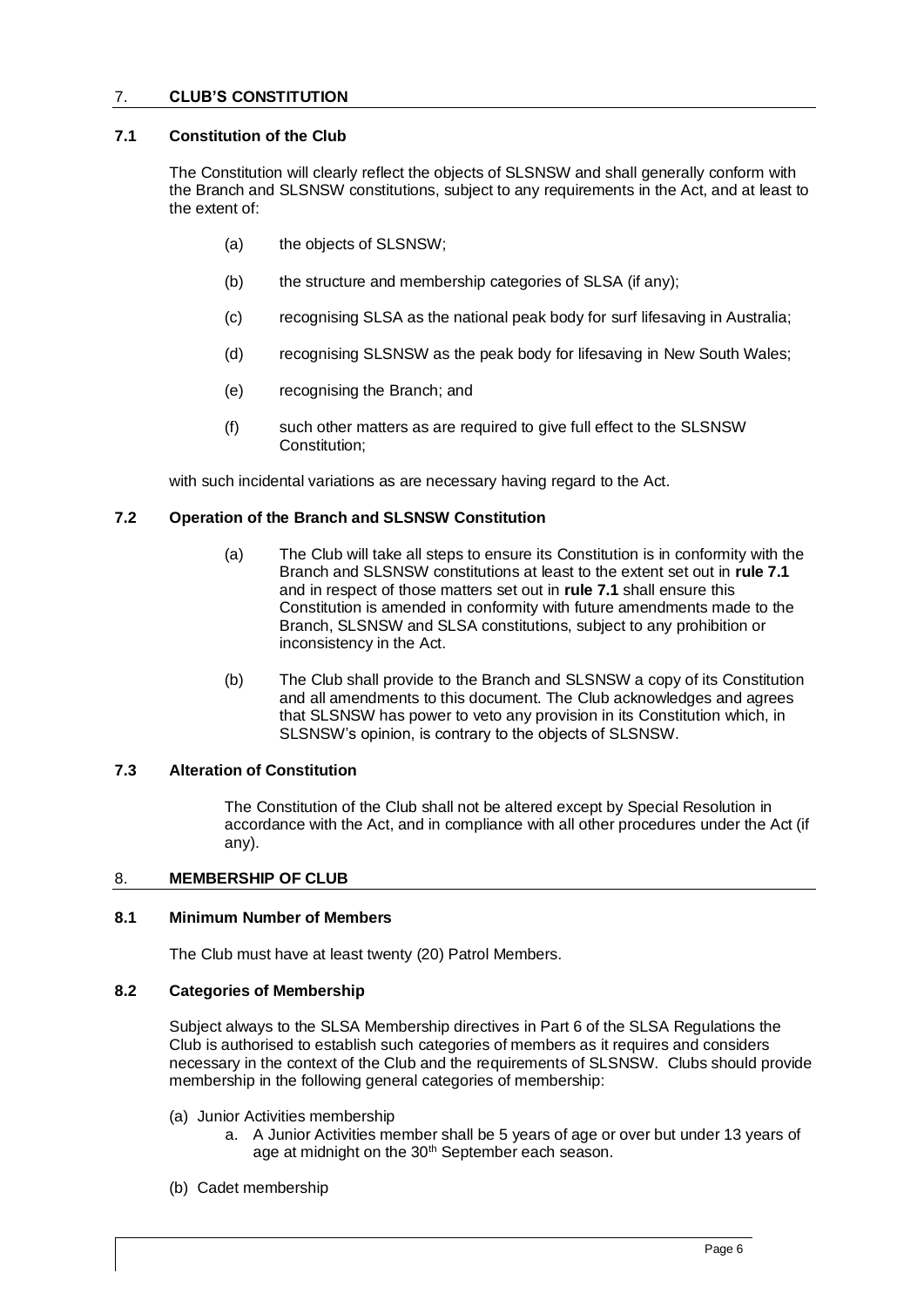- a. A Cadet member shall be 13 years of age or over but under 15 years of age at midnight on the 30<sup>th</sup> September each season and must be proficient holders of the Surf Rescue Certificate as provided by SLSA
- (c) Active membership 15 years and above
	- a. An Active Member must be a proficient holder of the Bronze Medallion and shall attend the beach or elsewhere for patrol duties as specified by the Club.
- (d) Associate membership
	- a. Associate membership may be granted to a person who does not hold a Surf Life Saving Australia award.
- (e) Honorary membership
	- a. Persons outside of the normal Club membership who have rendered outstanding service or noteworthy assistance in any form to the Club, may be elected an Honorary member and shall be reviewed by the Board at the commencement of each season.
- (f) Life membership
	- a. Life Membership may be granted to a member subject to recommendations made by the Club Life Membership sub-committee.
	- b. Such members shall be exempt from all patrol obligations and may be granted other special privileges as may be provided in the Club's rules.
- (g) Award membership
	- a. Award membership may be granted to persons who hold a Surf Life Saving Award of one or more of the following designations: Radio Award, Resuscitation Certificate, Advance Resuscitation Certificate, First Aid Certificate.
	- b. Such members may be called upon to perform patrol and/or other Club obligations within the scope of their qualifications.
	- c. Such members shall complete the annual proficiency test applicable to their award.
- (h) Reserve Active membership
	- a. Reserve Active membership may be granted to members who have satisfactorily completed (after gaining of the Bronze Medallion) at least eight (8) years of patrol and Club obligations as provided by Surf Life Saving Australia Limited and Club rules, by-laws and regulations. The granting of Reserve Active membership shall not be automatic, but shall be granted by resolution of the appropriate Club committee.
	- b. Such members shall perform **a minimum number of patrol hours** as required by Surf Life Saving Australia in accordance with the Club's current patrol roster and any further patrol duties as may be required from time to time.
	- c. Such members shall complete the annual proficiency test.
	- d. Notwithstanding sub-clause(a) above, reserve active membership may be granted under exceptional circumstances to active members, irrespective of the years of service.
- (i) Long Service membership
	- a. Long Service membership may be granted to members who have completed ten (10) years Active Service or to members who have completed eight (8) years of Active Service plus four (4) years of Reserve Active Service as provided by Surf Life Saving Australia Limited rules, by-laws and regulations.
	- b. In exceptional circumstances it shall be competent to grant Long Service membership to a Reserve Active Member irrespective to the number of years served as a Reserve Active Member.
	- c. Such members shall be exempt from all patrol obligations and may be granted other special privileges as may be provided in the Club's rules.
- (j) Probationary membership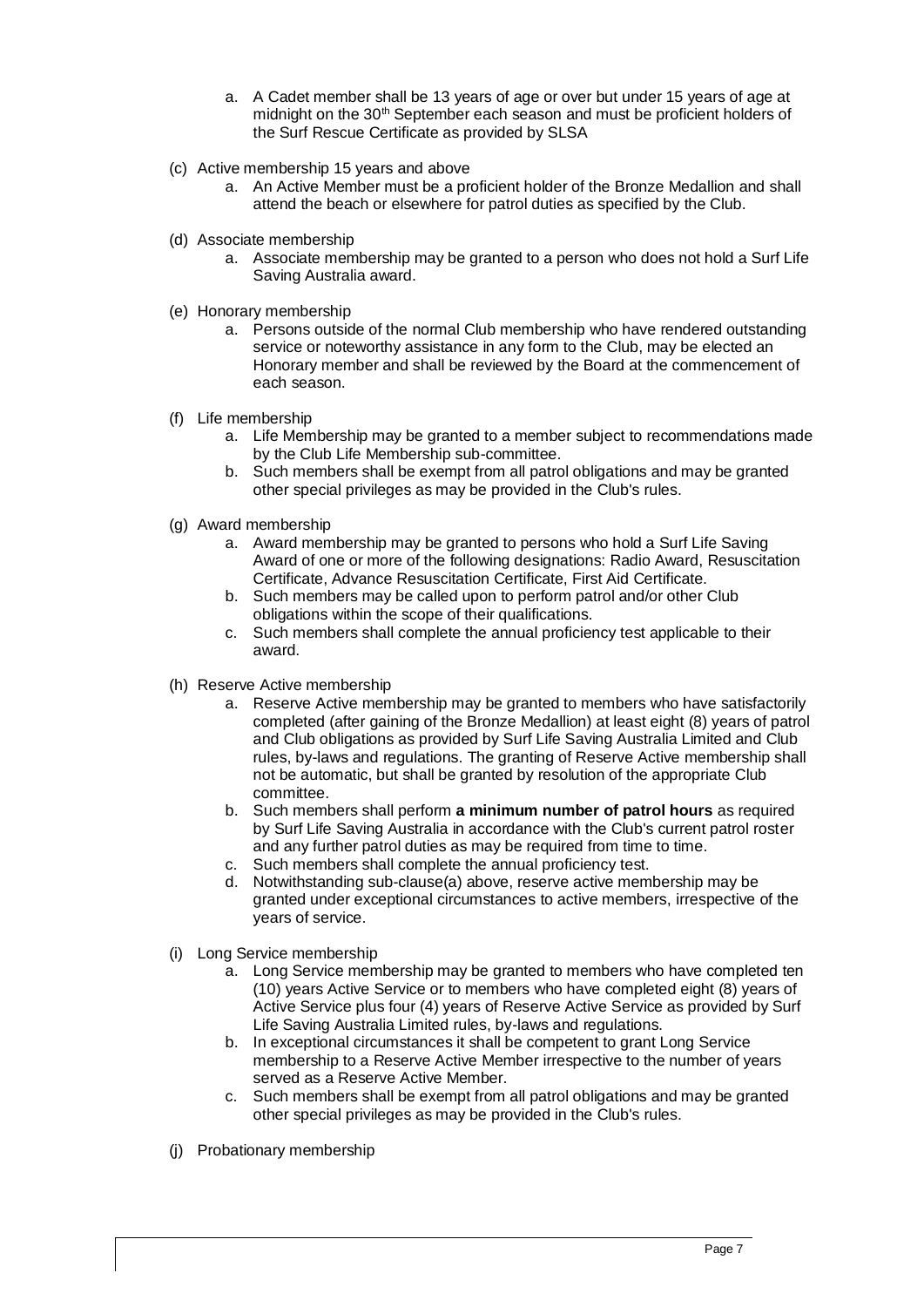- a. Probationary membership may be granted to any person that has not qualified for the appropriate award, and/or is not currently proficient in an award for their proposed membership category.
- b. Probationary membership shall expire after a period of six (6) months unless by resolution of the appropriate Club committee.
- (k) General membership
	- a. A General member is a parent/guardian of a Junior Activities member (Nipper). A General member shall be entitled to take part in social activities and junior activities and shall have full use of Club facilities at the discretion of the Board excluding those facilities or amenities for which any additional fee is charged.
	- b. General members are not eligible to vote.
	- c. General members involved in junior activities must be the holder of the appropriate SLSA award or accreditation as required.

# <span id="page-11-0"></span>**8.3 Application for Membership**

An application for membership by an individual must be:

- (a) in writing on the form prescribed from time to time by SLSNSW and/or SLSA, from the applicant and lodged with the Club; or
- (b) submitted online via the Lifesaving Online membership portal and in accordance with the process (if any) as proscribed by the Board from time to time; and
- (c) accompanied by the appropriate fee, if any.

# <span id="page-11-1"></span>**8.4 Discretion to Accept or Reject Application**

- (a) The Club may, acting reasonably and in good faith, accept or reject an application whether the applicant has complied with the requirements in **rule 8.3** or not and shall not be required or compelled to provide any reason for such acceptance or rejection.
- (b) Where the Club accepts an application the applicant shall, subject to notification to the Branch and SLSNSW, become a Member.
- (c) Unless otherwise determined by SLSNSW membership of the Club shall be deemed to commence upon acceptance of the application by the Club. The Register shall be updated accordingly as soon as practicable.
- (d) If the Club rejects an application, it shall refund any fees forwarded with the application, and the application shall be deemed rejected by the Club. No reasons for rejection need be given and there is no right of appeal.

# <span id="page-11-2"></span>**8.5 Renewal of Membership**

- (a) Members must re-apply annually for renewal of membership of the Club in accordance with the procedures set down by the Club from time to time. **Rule 8.4** applies to applications for renewal of membership.
- (b) Upon re-application a Member must provide details of any change in their personal details, and any other information reasonably required by the Club.
- (c) The Club may refuse renewal of any membership. No reasons for rejection need be given and there is no right of appeal.

# <span id="page-11-3"></span>**8.6 Membership Transitional Arrangements**

Notwithstanding any other rule of this Constitution, the transitional arrangements in **rule 37** shall apply to the continuation of membership from the date of adoption of this Constitution.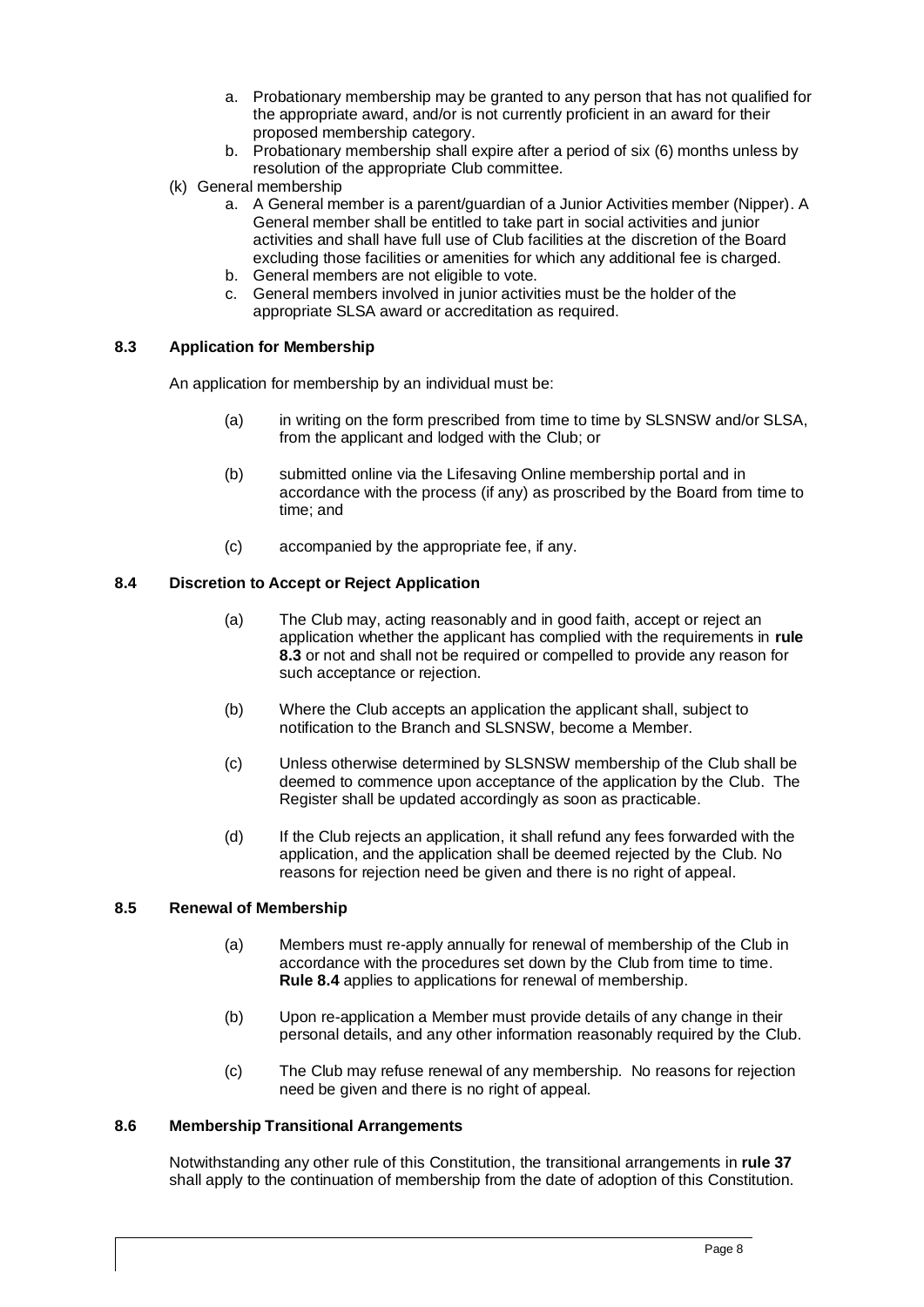# <span id="page-12-0"></span>**8.7 Life Members**

- (a) The Board may recommend to the Annual General Meeting that any Member who has rendered distinguished service to the Club and surf life saving for a minimum of twelve (12) years, where such service is deemed to have assisted the advancement of the Club and surf lifesaving in South West Rocks be appointed as a Life Member.
- (b) Life Membership may be granted to a Member subject to recommendations made to the Club Life Membership sub-committee.
- (c) Life Members shall be exempt from all patrol obligations and may be granted special privileges as may be provided in the Club's rules.
- (d) A resolution of the Annual General Meeting to confer life membership on the recommendation of the Board must be a Special Resolution.
- (e) A Member must accept or reject the Club's resolution to confer life membership in writing. Upon written acceptance, the Member's details shall be entered upon the register, and from the time of entry on the register the Member shall be a Life Member.

#### **8.8 Life Governors**

(a) Life Governors may be appointed to existing Life Members who remain actively involved and have rendered extraordinary service to the Club and surf lifesaving.

# <span id="page-12-1"></span>**8.9 Effect of Membership**

- (a) Members acknowledge and agree that:
	- (A) this Constitution constitutes a contract between each of them and the Club and that they are bound by this Constitution and the Regulations;
	- (B) they shall comply with and observe this Constitution and the Regulations;
	- (C) by submitting to this Constitution and the Regulations they are subject to the jurisdiction of the Club, Branch, SLSNSW and SLSA;
	- (D) this Constitution and Regulations are necessary and reasonable for promoting the Objects;
	- (E) neither membership of the Club nor this Constitution gives rise to:
		- (1) any proprietary right of Members in, to or over the Club or its property or assets;
		- (2) any automatic right of a Member to renewal of their membership of the Club;
		- (3) subject to the Act and the Club acting in good faith, the right of Members to natural justice, unless expressly provided for in this Constitution; and
	- (F) they are entitled to all benefits, advantages, privileges and services of their membership as determined by the Board.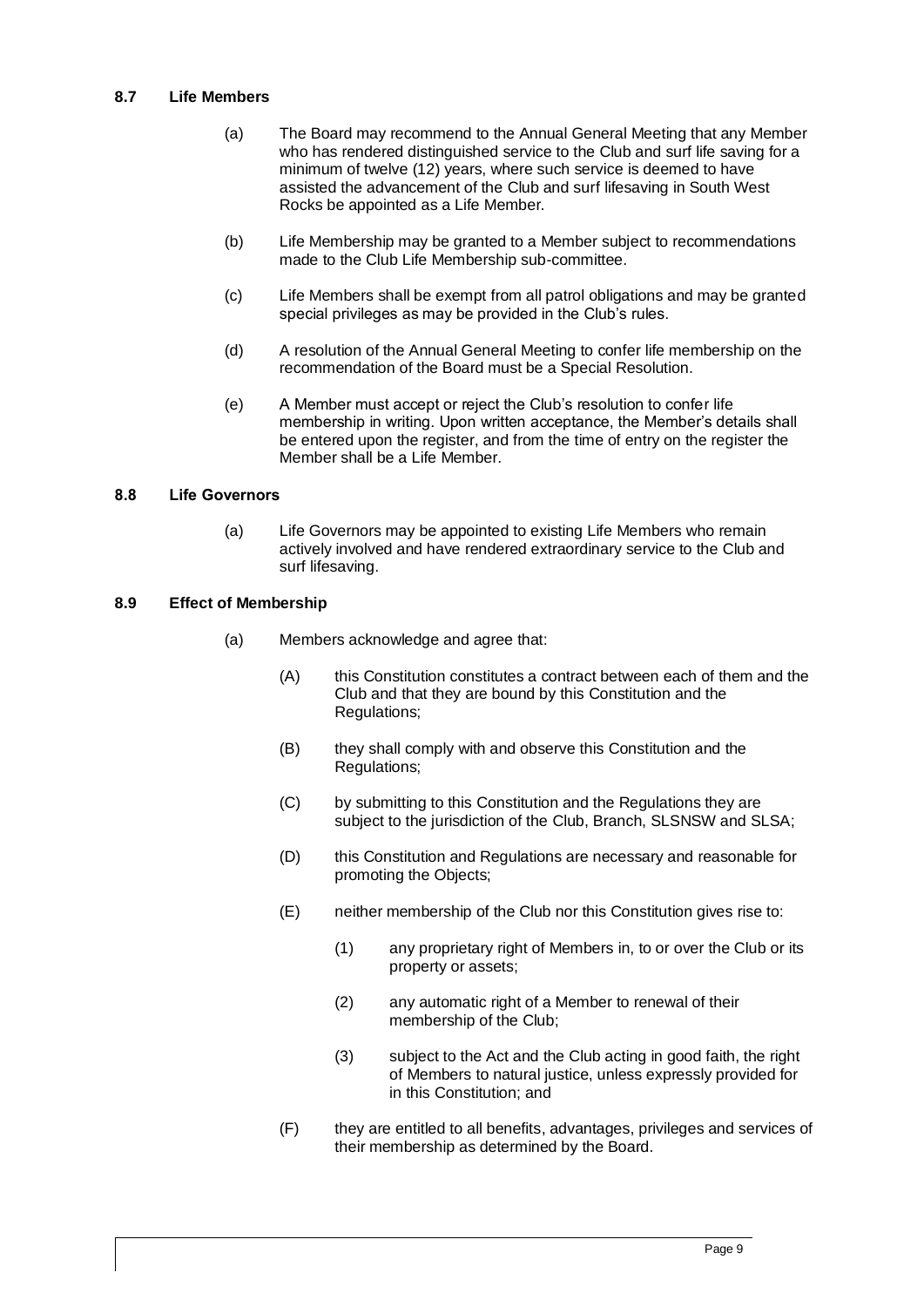- (b) A right, privilege or obligation of a person by reason of their membership of the Club:
	- (A) is not capable of being transferred or transmitted to another person; and
	- (B) terminates upon the cessation of membership whether by death, refusal, resignation or otherwise.

#### <span id="page-13-0"></span>**8.10 Liability of Members**

The liability of the Members of the Club is limited.

#### <span id="page-13-1"></span>9. **SUBSCRIPTIONS AND FEES**

- (a) The Annual Subscription and any other fees or levies payable by Members or categories of Members to the Club, the benefits which apply, the time for, and manner of payment, shall be determined by a vote at the Annual General Meeting.
- (b) The Board is empowered to prevent any Member whose Annual Subscription or any other fees are in arrears from exercising the whole or any of the rights or privileges of membership of the Club, including but not limited to the right to vote at General Meetings. There is no right of appeal where the Board exercises its rights under this **rule 9(b)**.

#### <span id="page-13-2"></span>10. **REGISTERS**

#### <span id="page-13-3"></span>**10.1 Club to Keep Register of Members**

The Club shall keep and maintain a Register of Members in which shall be entered:

- (a) the full name and address of the Member;
- (b) the category of membership of the Member;
- (c) the date on which the Member became a Member;
- (d) any other information determined by the Board; and
- (e) for each former Member, the date of ceasing to be a Member.

# <span id="page-13-8"></span><span id="page-13-4"></span>**10.2 Use of SurfGuard**

SurfGuard shall be used as the Register of Members.

#### <span id="page-13-5"></span>**10.3 Changes to Member Details**

Members shall provide notice of any change and required details to the Club within one month of such change.

#### <span id="page-13-6"></span>**10.4 Inspection of Register**

Inspection of the Register will only be available as required by the Act and under **rule 35(b).**

# <span id="page-13-7"></span>**10.5 Use of Register**

Subject to confidentiality considerations and privacy laws, the Register may be used by the Club to further the Objects, as the Board considers appropriate.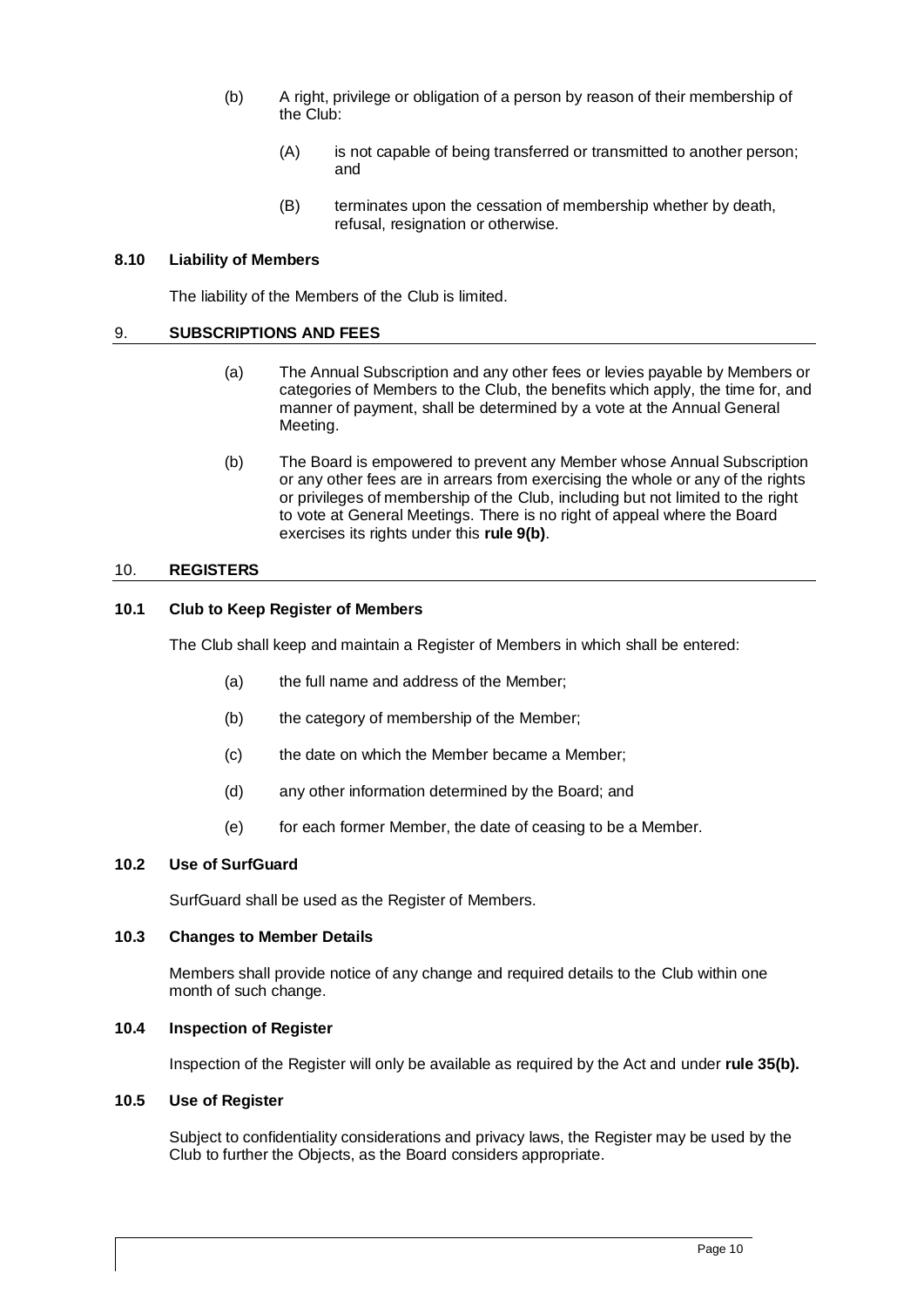# <span id="page-14-0"></span>11. **DISCONTINUANCE OF MEMBERSHIP**

# <span id="page-14-1"></span>**11.1 Discontinuance by Notice of Resignation**

A Member having paid all arrears of fees payable to the Club may resign or withdraw from membership of the Club by giving notice in writing to the Club of resignation or withdrawal.

#### <span id="page-14-5"></span><span id="page-14-2"></span>**11.2 Discontinuance by Breach**

- (a) Membership of the Club may be discontinued by the Board upon breach of any clause of this Constitution, including but not limited to the failure to pay any monies owed to the Club, failure to comply with the Rules or any resolution or determination made or passed by the Board or any duly authorised committee.
- (b) Subject to this Constitution, Membership shall not be discontinued by the Board under **rule [11.2\(a\)](#page-14-5)** without the Board first giving the accused Member the opportunity to explain the breach and/or remedy the breach. The accused Member shall be granted seven (7) days notice of their right to appear and be heard by the Board to explain the breach and/or remedy the breach.
- (c) Where a Member fails, in the Board's view to adequately explain or remedy the breach, that Member's membership may be discontinued under **rule [11.2\(a\)](#page-14-5)** by the Club giving written notice of the discontinuance.
- (d) Any Member's membership that is discontinued under **rule [11.2\(a\)](#page-14-5)** shall have the right to appeal the discontinuation under the SLSA Regulations as amended from time to time.

# <span id="page-14-3"></span>**11.3 Discontinuance by Failure to Pay Subscription**

- (a) A Member is taken to have resigned if:
	- (A) the Member's annual subscription is outstanding more than one month after the date on which subscription fees fall due and payable; or
	- (B) if no annual subscription is payable:
		- (1) the Club has made a written request to the Member to confirm that he or she wishes to remain a Member; and
		- (2) the Member has not, within three months after receiving that request, confirmed in writing that he or she wishes to remain a Member, or
	- (C) should a sufficient explanation be made to the Board for the failure to pay subscription or reason for not responding to a request, the Board shall have the power to restore the Membership upon payment of the amount due (if any).

# <span id="page-14-4"></span>**11.4 Resignation by Failure to Re-Apply**

If a Member has not re-applied for Membership with the Club within one month of reapplication falling due, that Member's membership will be deemed to have ceased from that time.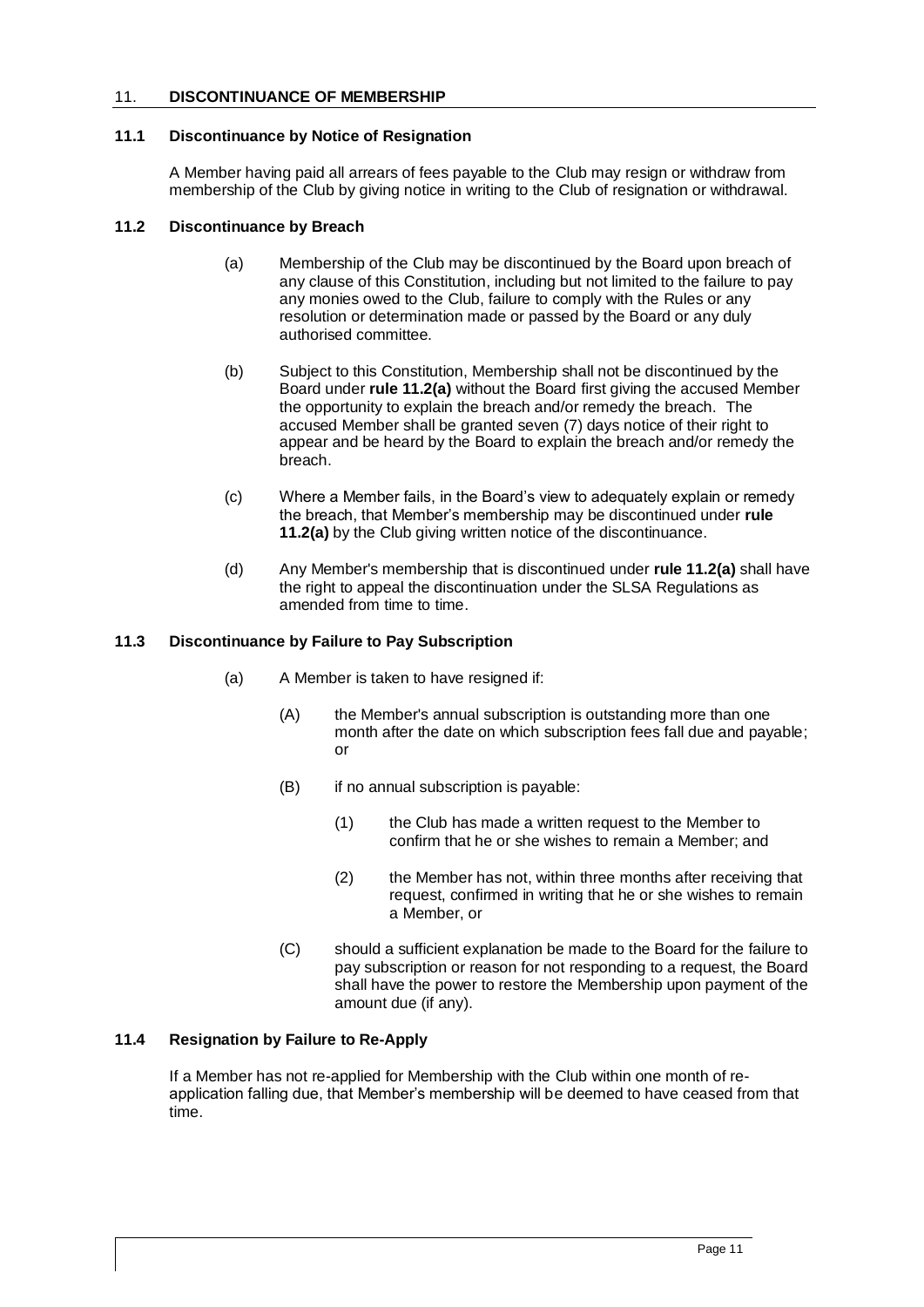# <span id="page-15-0"></span>**11.5 Amendment to the Register**

Where a Member resigns under this **rule [11](#page-14-0)** an entry, the date on which the Member ceased to be a Member, shall be recorded in the Register as soon as practicable under **rule [10.1\(e\)](#page-13-8)**.

# <span id="page-15-1"></span>**11.6 Forfeiture of Rights**

A Member who ceases to be a Member, for whatever reason, shall forfeit all rights in and claims upon the Club and its property and shall not use any surf lifesaving equipment or other property of the Club including Intellectual Property. Any Club documents, records or other property in the possession, custody or control of that Member shall be returned to the Club immediately.

# <span id="page-15-2"></span>**11.7 Membership May be Reinstated**

Membership which has been discontinued under this **rule [11](#page-14-0)** may be reinstated at the discretion of the Board, upon such conditions as it deems appropriate.

#### <span id="page-15-3"></span>**11.8 Refund of Membership Fees**

Membership fees or subscriptions paid by the discontinued Member may be refunded on a pro-rata basis to the Member upon discontinuance.

#### <span id="page-15-4"></span>12. **GRIEVANCES, JUDICIAL AND DISCIPLINE**

The Club adopts the grievances, judicial and discipline processes in the SLSA Member Protection Policy and SLSA Regulations as amended from time to time.

#### <span id="page-15-5"></span>13. **ANNUAL GENERAL MEETINGS**

# <span id="page-15-9"></span><span id="page-15-6"></span>**13.1 Annual General Meeting to be Held**

- (a) The Club shall convene and hold an Annual General Meeting of its Members annually within six months after the end of the financial year and in accordance with the Act.
- (b) The Annual General Meeting of the Club shall, subject to the Act and to **rule [13.1\(a\)](#page-15-9)**, be convened at a time, date and venue to be determined by the Board.

# <span id="page-15-7"></span>**13.2 Business**

In addition to any business required to be transacted at the Annual General Meeting under the Act, the business of the Annual General Meeting shall include the consideration of accounts and the reports of the Board and auditors, the election of Directors under this Constitution, the motion for affiliation with the Branch and SLSNSW, the appointment and fixing of the remuneration of the auditors and any other business of which notice is given in accordance with this Constitution.

#### <span id="page-15-8"></span>**13.3 Additional Meetings**

The Annual General Meeting shall be in addition to any other General Meetings that may be held in the same year. Any General Meeting other than an Annual General meeting is a Special General Meeting.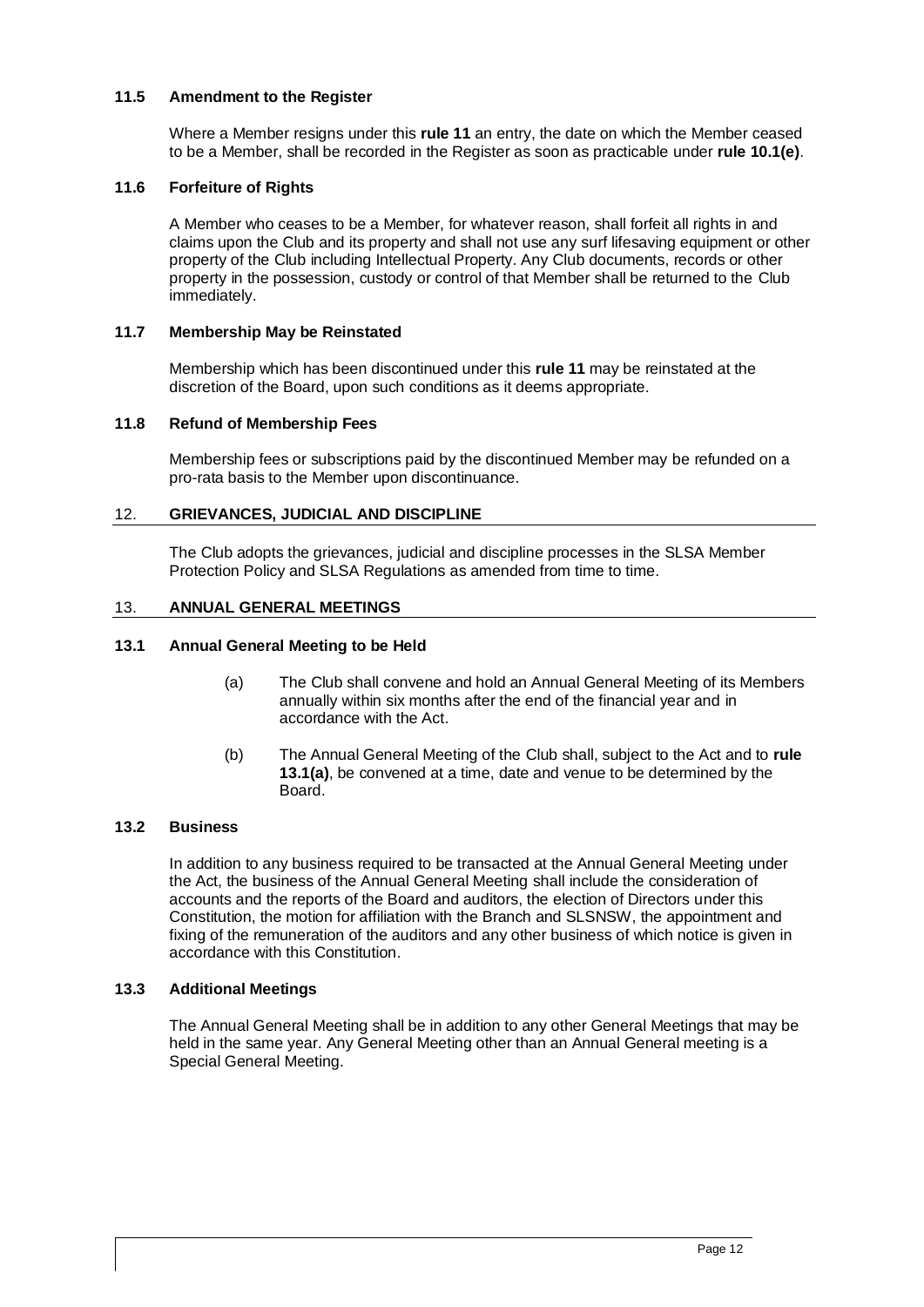# <span id="page-16-0"></span>14. **SPECIAL GENERAL MEETINGS**

#### <span id="page-16-1"></span>**14.1 Special General Meetings May be Held**

The Board may, whenever it thinks fit, convene a Special General Meeting of the Club and, where, but for this clause more than 15 months would elapse between Annual General Meetings, shall convene a Special General Meeting before the expiration of that period.

#### <span id="page-16-2"></span>**14.2 Request for Special General Meetings**

- (a) The Board shall on the requisition in writing of 20% of Members entitled to vote convene a Special General Meeting.
- (b) The requisition for a Special General Meeting shall:
	- (A) state the object(s) of the meeting; and
	- (B) be signed by the Members making the requisition; and
	- (C) be sent to the Club.

The requisition may consist of several documents in a like form, each signed by one or more of the Members making the requisitions.

- (c) If the Board does not cause a Special General Meeting to be held within one month after the date on which the requisition is sent to the Club, the Members making the requisition, or any of them, may convene a Special General Meeting to be held not later than three months after that date.
- (d) A Special General Meeting convened by Members under this Constitution shall be convened in the same manner, or as nearly as possible as that, in which meetings are convened by the Board.

# <span id="page-16-3"></span>15. **GENERAL MEETINGS**

### <span id="page-16-4"></span>**15.1 Notice to be given for General Meetings**

- (a) Notice of every General Meeting shall be given to every Member entitled to receive notice, at the address appearing in the Register kept by the Club. The auditor (if any) and Directors shall also be entitled to notice of every General Meeting, which shall be sent to their last notified address. No other person shall be entitled as of right to receive notices of General Meetings.
- (b) A notice of a General Meeting shall be in writing and shall specify the time, date and place of the meeting and shall state the business to be transacted at the meeting. Notice may be given in any form permitted under rule 30.
- (c) At least 14 days notice of a General Meeting shall be given to those Members entitled to receive notice, together with:
	- (A) the agenda for the meeting;
	- (B) any nominations for candidates to be elected to the Board received under **rule [19.1](#page-21-1)**; and
	- (C) any notice of motion received from Members under **rule [15.2\(b\)](#page-17-4)**.
- (d) The accidental omission to give any notice of any General Meeting to any Member shall not invalidate the meeting or any resolution passed at any such meeting.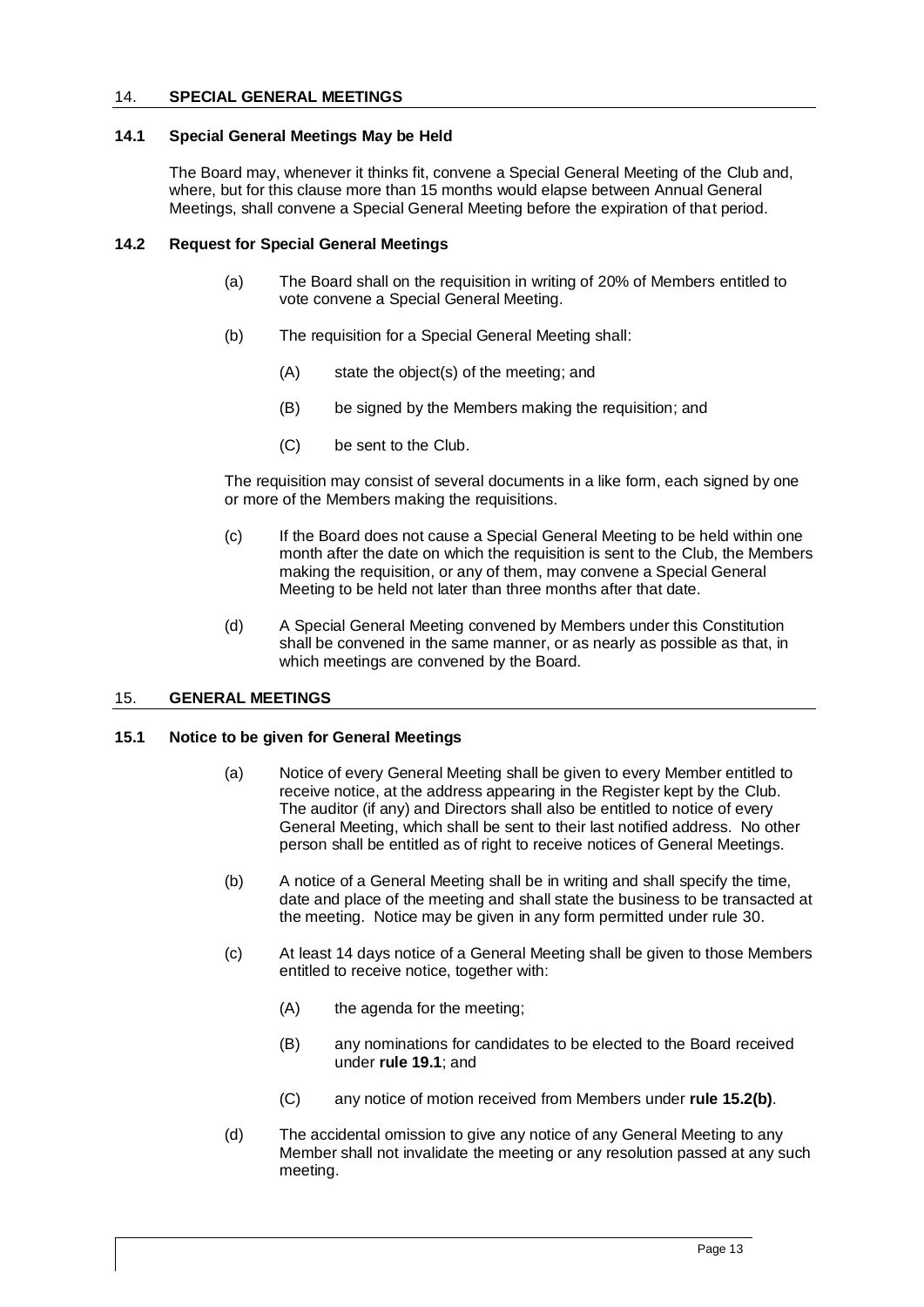# <span id="page-17-0"></span>**15.2 Business of Meeting**

- (a) No business other than that set out in the notice convening the meeting shall be transacted at the General Meeting.
- (b) A Member desiring to bring any business before a meeting shall give at least 30 days notice in writing of that business to the Club which shall include that business in a notice calling a Special General Meeting after the receipt of the notice.

#### <span id="page-17-4"></span><span id="page-17-1"></span>**15.3 Quorum**

No business shall be transacted at any general meeting unless a quorum is present at the time when the meeting proceeds to business. A quorum for General Meetings of the Club shall be 20% of Voting Members represented personally.

- (a) If within half an hour after the appointed time for the commencement of a General Meeting, a quorum is not present, the meeting:
	- (A) if convened upon the requisition of Members, shall be dissolved; and
	- (B) in any other case, shall stand adjourned to:
		- (1) the same day in the next week at the same time and (unless Members are notified of an alternate venue) at the same place; or
		- (2) any date, time and place determined by the chairperson;

and if at the adjourned meeting a quorum is not present within half an hour after the time appointed for the commencement of the meeting, the meeting shall lapse.

# <span id="page-17-2"></span>**15.4 President to Chair**

The President shall, subject to this Constitution, preside as chairperson at every General Meeting except:

- (a) In relation to any election for which the President is a nominee; or
- (b) Where a conflict of interest exists.

If the President is not present or is unwilling or unable to preside the Members shall appoint one of the Directors to preside as chairperson for that meeting only. An independent person may be appointed as a chairperson due to special requirements.

# <span id="page-17-3"></span>**15.5 Chairperson May Adjourn Meeting**

- (a) The chairperson may, with the consent of any meeting at which a quorum is present, and shall, if so directed by the meeting, adjourn the meeting from time to time and from place to place but no business shall be transacted at any adjourned meeting other than the business left unfinished at the meeting from which the adjournment took place.
- <span id="page-17-5"></span>(b) When a meeting is adjourned for 30 days or more, a notice of the adjourned meeting shall be given as in the case of the original meeting.
- (c) Except as provided in rule [15.5\(b\)](#page-17-5) it shall not be necessary to give any notice of an adjournment or the business to be transacted at any adjourned meeting.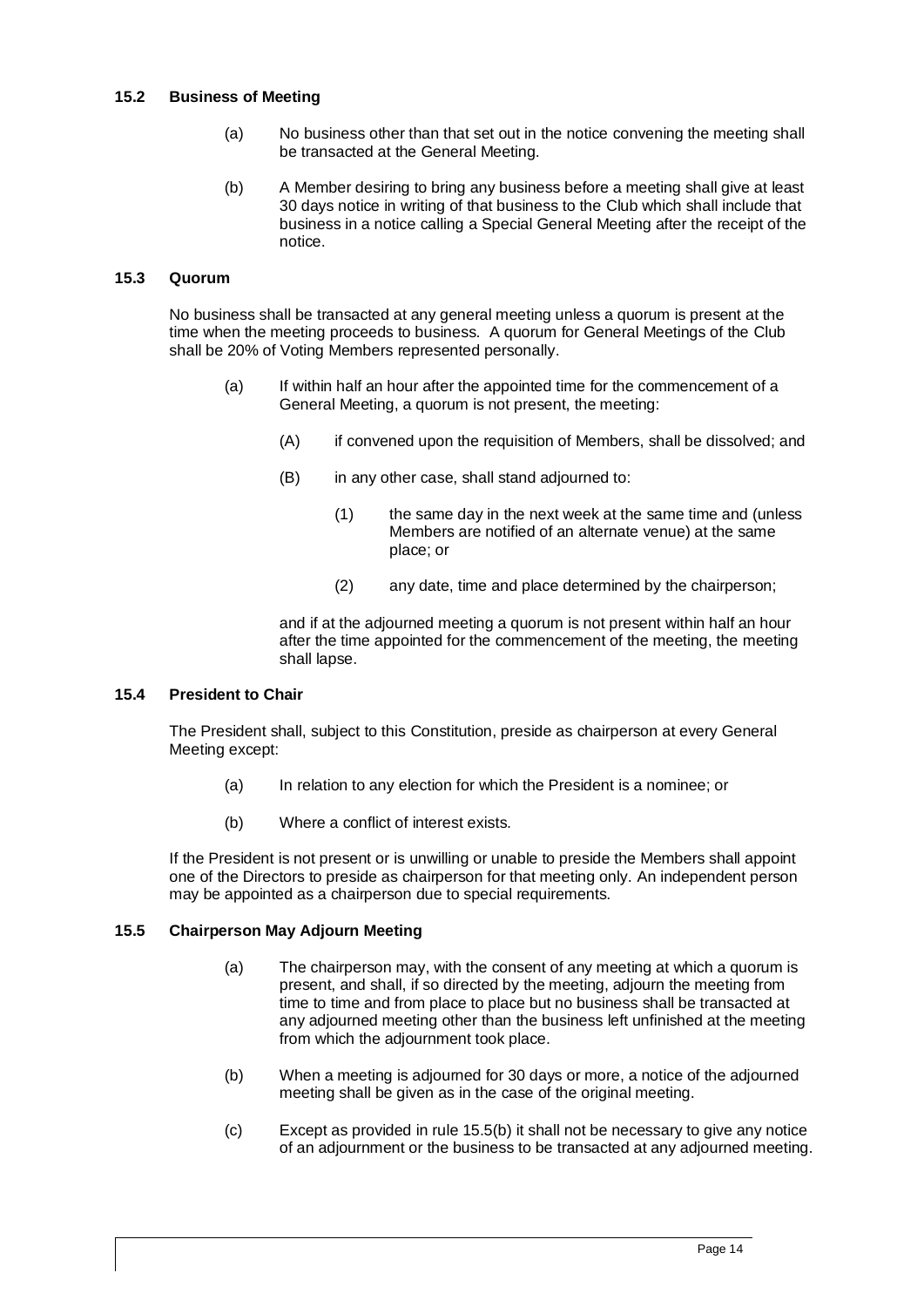# <span id="page-18-6"></span><span id="page-18-0"></span>**15.6 Use of Technology**

- (a) A Member not physically present at a General Meeting may participate in the meeting using any form of electronic communication that allows that Member and the Members present at the meeting to clearly and simultaneously communicate with each other.
- (b) A Member participating in a General Meeting under **rul[e 15.6\(a\)](#page-18-6)** is taken to be present at the meeting and, if the Member votes at the meeting, is taken to have voted in person.

# <span id="page-18-1"></span>16. **VOTING AT GENERAL MEETINGS**

# <span id="page-18-2"></span>**16.1 Members Entitled to Vote**

Subject to any other provision of this Constitution, each category of membership that has a right to vote under **rule 8.2** shall be entitled to one vote at General Meetings.

- (a) Active member 15 18 years and above
- (b) Life member
- (c) Long Service member
- (d) Active Reserve member
- (e) Award member when obligations have been met and/or hold a current Director/Committee position
- (f) Associate member hold a current Director/Committee position

# <span id="page-18-3"></span>**16.2 Voting Procedure**

- (a) Subject to this **rule [16](#page-18-1)**, votes at a General Meeting shall be given in person by those present and entitled to vote.
- (b) Subject to **rule [16.4](#page-18-5)**, all questions arising at a General Meeting shall be determined on a show of hands.

# <span id="page-18-4"></span>**16.3 Recording of Determinations**

Unless a poll is demanded under **rul[e 16.4](#page-18-5)**, a declaration by the chairperson that a resolution has on a show of hands been carried or carried unanimously or by a particular majority or lost and an entry to that effect in the book containing the minutes of the proceedings of the Club shall be conclusive evidence of the fact without proof of the number of the votes recorded in favour of or against the resolution.

# <span id="page-18-5"></span>**16.4 Where Poll Demanded**

- (a) A poll may be demanded for any resolution put to the vote of the meeting (before or on the declaration of the result of the show of hands) by:
	- (A) the chairperson; or
	- (B) a simple majority of Members.
- (b) If a poll is duly demanded under this **rule [16.4](#page-18-5)**, it shall be taken in such manner and either at once or after an interval or adjournment or otherwise as the chairperson directs and the result of the poll shall be the resolution of the meeting at which the poll was demanded.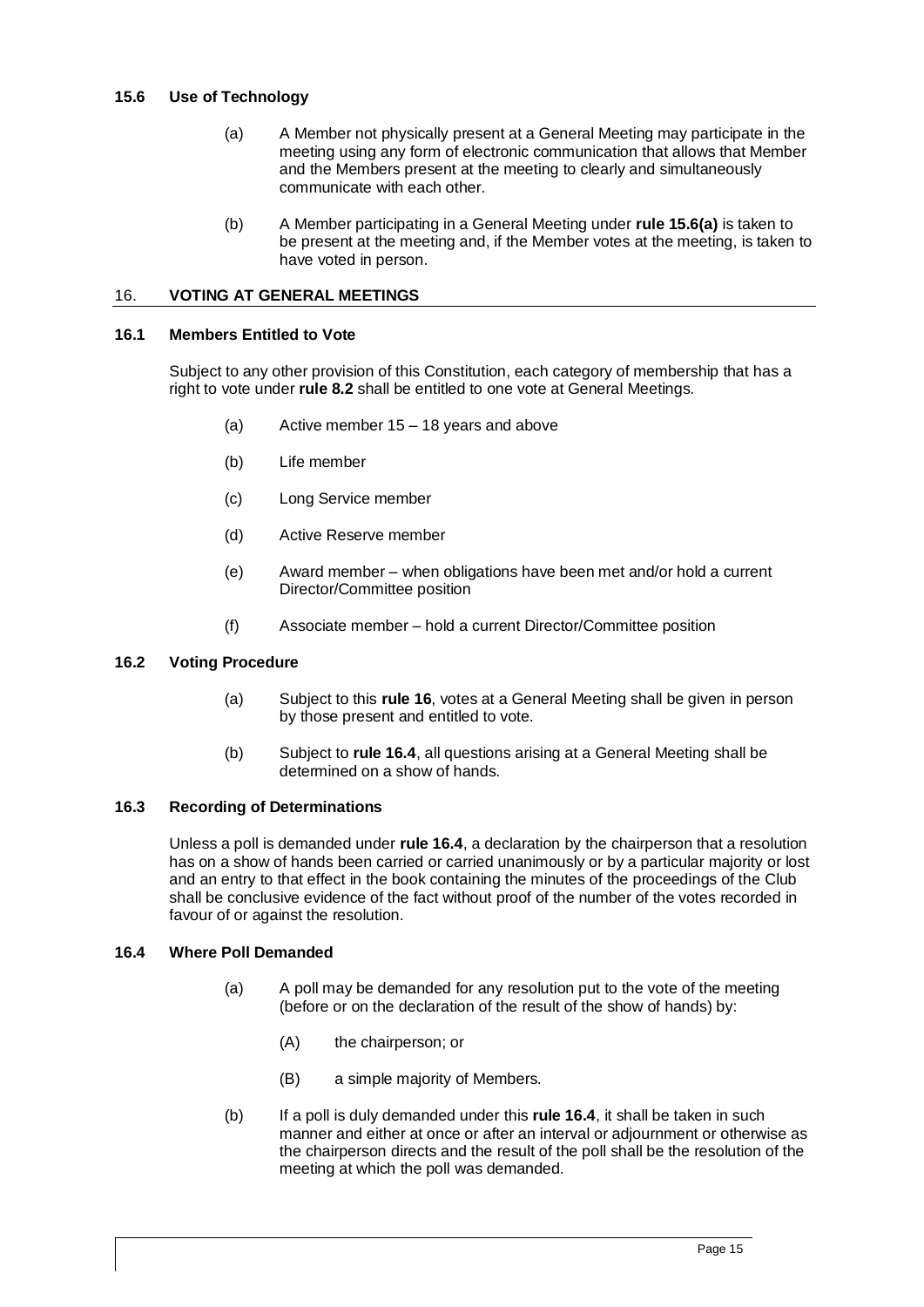# <span id="page-19-0"></span>**16.5 Casting Vote**

The chairperson shall not have a casting vote at General Meetings. Where voting at General Meetings is equal, the motion will be referred to the board.

#### <span id="page-19-1"></span>**16.6 Proxy Voting**

Proxy voting is not permitted at any General Meeting.

#### <span id="page-19-2"></span>**16.7 Postal or Electronic Voting**

No motion shall be determined by a postal ballot unless determined by the Board. If the Board so determines, the postal ballot shall be conducted under the procedures set by the Board from time to time.

#### <span id="page-19-3"></span>17. **MINUTES OF GENERAL MEETINGS**

- (a) The Board must ensure that minutes are taken and kept of each General Meeting.
- (b) The minutes must record:
	- (A) the business considered at the meeting;
	- (B) any resolution on which a vote is taken and the result of the vote; and
	- (C) the names of all persons present at all meetings.
- (c) In addition, the minutes of each Annual General Meeting must include:
	- (A) any reports or financial statements submitted to the Members at the Annual General Meeting; and
	- (B) any audited accounts and auditor's report or report of a review accompanying the financial statements that are required under the Act.

# <span id="page-19-4"></span>18. **BOARD**

# <span id="page-19-7"></span><span id="page-19-5"></span>**18.1 Powers of Board**

- (a) The affairs of the Club shall be managed by the Board constituted under **rule [18.2](#page-19-6)**.
- (b) Subject to this Constitution and the Act, the Board:
	- (A) shall control and manage the business and affairs of the Club;
	- (B) may exercise all such powers and functions as may be exercised by the Club other than those powers and functions that are required by this Constitution to be exercised by the Members in General Meeting; and
	- (C) has power to perform all such acts and things as appear to the Board to be essential for the proper management of the business and affairs of the Club.

# <span id="page-19-6"></span>**18.2 Composition of Board**

The Board shall comprise: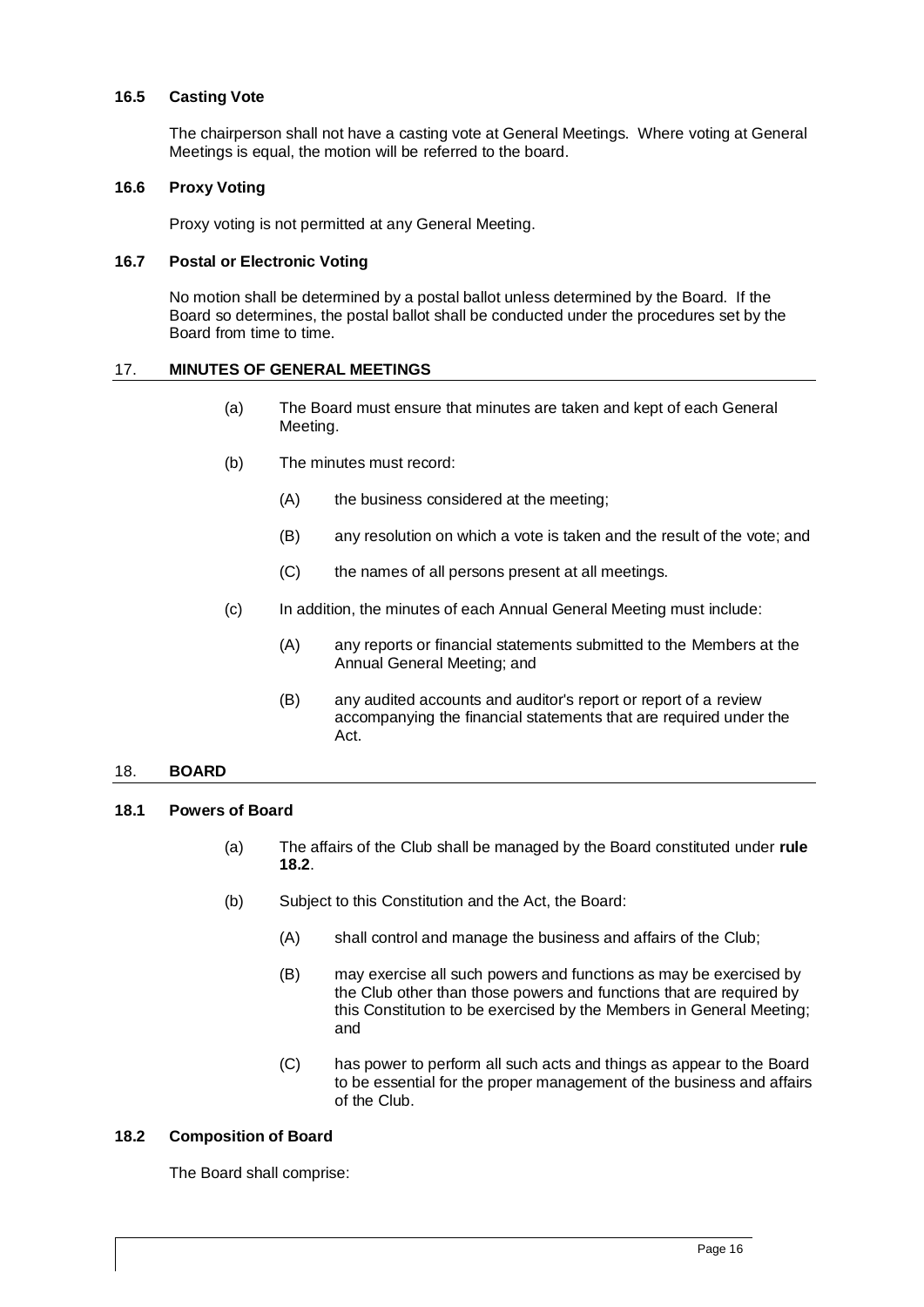- <span id="page-20-4"></span>(a) The President;
- (b) The Administration Officer; and
- (c) Six (6) other Directors;
	- (A) Vice-President
	- (B) Director of Finance
	- (C) Director of Lifesaving
	- (D) Director of Marketing and Communications
	- (E) Director of Junior Activities
	- (F) Director of Surf Sports

who must all be Members and who shall be elected under **rul[e 19](#page-21-0)**.

# **18.3 Portfolios**

- (a) Directors may be re-appointed as President or Administration Officer.
- (b) If the Board considers it appropriate, in order to further the Objects, it may allocate Directors to specific portfolios, with specific responsibilities, as determined at the discretion of the Board.

# <span id="page-20-0"></span>**18.4 Right to Co-Opt**

It is expressly acknowledged that the Board may co-opt any person with appropriate experience or expertise to assist the Board in respect of such matters and on such terms as the Board thinks fit. Any person so co-opted shall not be a Director, and shall not exercise the rights of a Director, but shall act in an advisory role only.

# <span id="page-20-1"></span>**18.5 Appointment of Delegate**

- (a) The Board shall, from amongst its Members, appoint a Delegate to attend general meetings of the Branch for such term as the Board determines, and otherwise in accordance with the Branch Constitution.
- (b) The Club must advise the Branch in writing of its Delegate.

# <span id="page-20-2"></span>**18.6 Transitional Arrangements**

Notwithstanding any other rule of this Constitution, the transitional arrangements set out in **rule 37(b)** shall apply from the date of adoption of this Constitution.

# <span id="page-20-3"></span>**18.7 Term of Office of Directors**

- (a) Directors shall be elected in accordance with this Constitution annually, and subject to this Constitution, shall hold office from the conclusion of the Annual General Meeting at which they were elected until the conclusion of the next following Annual General Meeting.
- (b) Directors may be re-elected.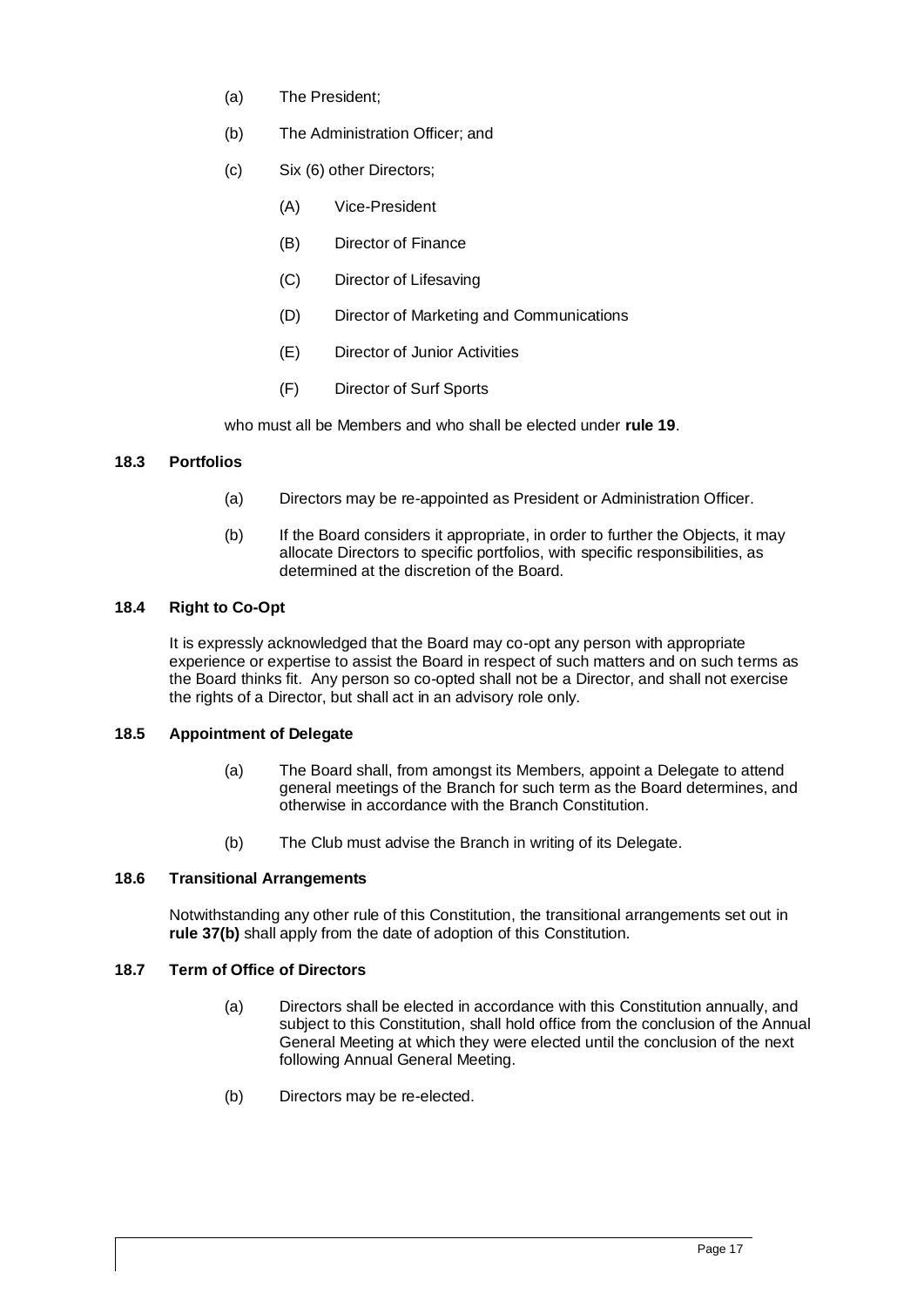# <span id="page-21-0"></span>19. **ELECTION OF DIRECTORS**

#### <span id="page-21-1"></span>**19.1 Nominations of Candidates**

- (a) The Club shall call for nominations for candidates to be elected to the Board not less than 14 days prior to the Annual General Meeting. When calling for nominations the Club shall also provide details of the necessary qualifications and job description for the positions (if any). Qualifications and job descriptions shall be as determined by the Board from time to time.
- (b) Candidates must:
	- (A) be aged 18 years or over; and
	- (B) reside in Australia.
- (c) Nominations of candidates for election as Directors shall be:
	- (A) made in writing, signed by two financial Members and accompanied by the written consent of the nominee (which may be endorsed on the form of nomination); and
	- (B) delivered to the Club not less than 10 days before the date fixed for the holding of the Annual General Meeting.

The Club shall send the nominations to the Members entitled to receive notice under **rule [15.1](#page-16-4)**.

- (d) If insufficient nominations are received to fill all available vacancies on the Board:
	- (A) the candidates nominated shall, subject to declaration by the chairperson, be deemed to be elected; and
	- (B) all remaining positions will be deemed casual vacancies under **rule [20.3](#page-22-1)**.
- (e) If the number of nominations received is equal to the number of vacancies to be filled, the persons nominated shall, subject to declaration by the chairperson, be deemed to be elected.
- (f) If the number of nominations exceeds the number of vacancies to be filled, voting papers shall be prepared containing the names of the candidates in alphabetical order, for each vacancy on the Board.

# <span id="page-21-2"></span>**19.2 Voting Procedures**

Elections shall be conducted by such means as is prescribed by the Board.

#### <span id="page-21-3"></span>20. **VACANCY ON THE BOARD**

# <span id="page-21-4"></span>**20.1 Grounds for Termination of Director**

For the purposes of this Constitution, the office of a Director becomes vacant if the Director:

- (a) ceases to be a Member;
- (b) dies;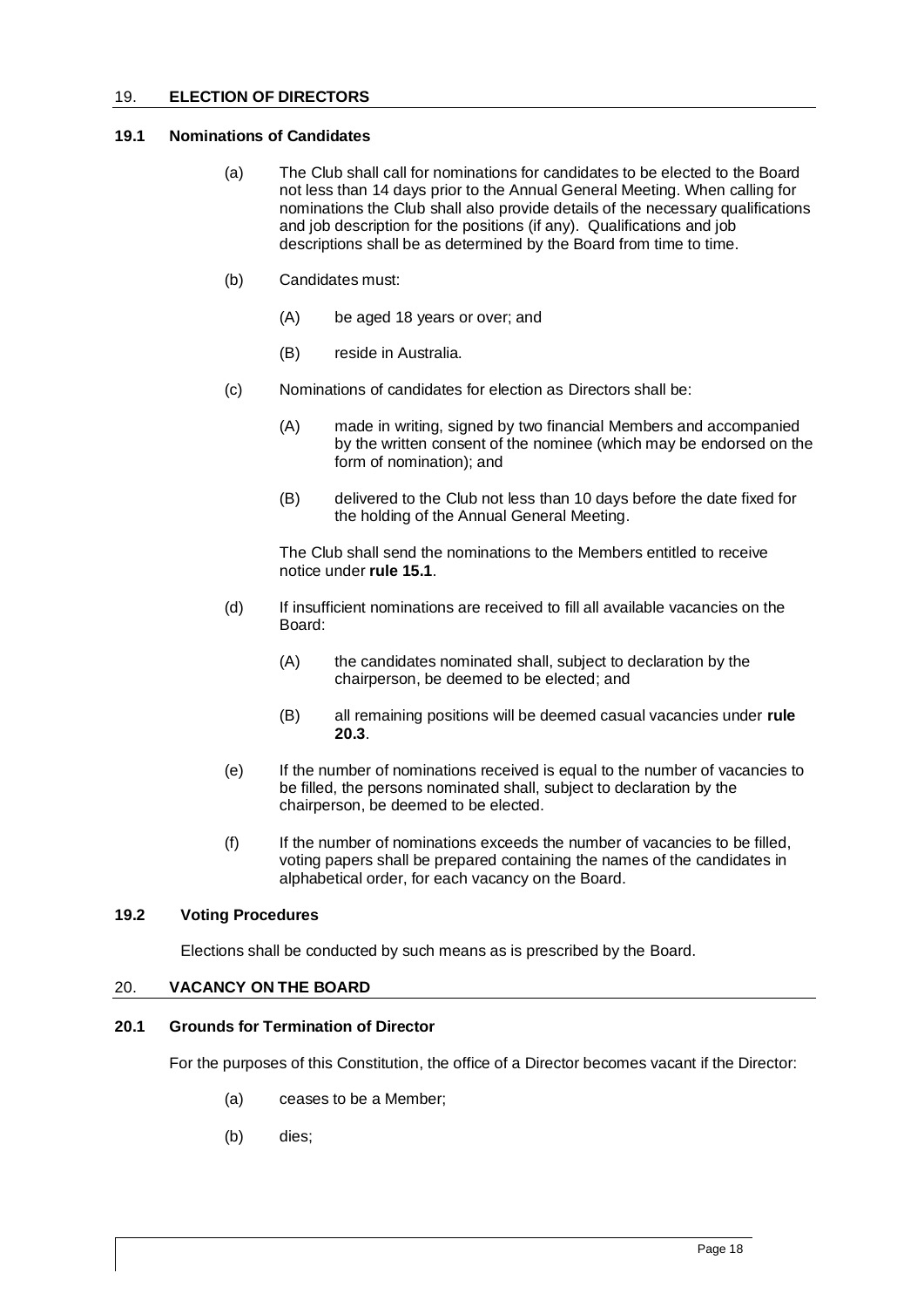- (c) becomes bankrupt or makes any arrangement or composition with their creditors generally;
- (d) becomes of unsound mind or a person whose person or estate is liable to be dealt with in anyway under the law relating to mental health;
- (e) resigns their office in writing to the Club;
- (f) is absent from meetings of the Board held during a period of three months without having previously obtained leave of absence in accordance with **rule [21.5](#page-24-0)** or provided reasonable excuse for such absence;
- (g) without the prior consent or later ratification of the Members in General Meeting holds any office of profit under the Club;
- (h) is directly or indirectly interested in any contract or proposed contract with the Club and fails to declare the nature of his interest;
- (i) is removed from office in accordance with this Constitution;
- (j) has been expelled or suspended from membership (without further recourse under this Constitution or any of the Constitutions of other Clubs, Branch, SLSNSW or SLSA);
- $(k)$  in the opinion of the Board (but subject always to this Constitution):
	- (A) has acted in a manner unbecoming or prejudicial to the Objects and interests of the Club; or
	- (B) has brought themselves, fellow Members or the Club or surf lifesaving into disrepute; or
	- (C) has acted in a disrespectful manner to fellow members
- (l) Would otherwise be prohibited from being a director of a corporation under the *Corporations Act*.

# <span id="page-22-2"></span><span id="page-22-0"></span>**20.2 Removal of Director**

- (a) The Club in a General Meeting may by Special Resolution remove any Director, before the expiration of their term of office and appoint another Member in their place to hold office until the expiration of the term of the first mentioned Director.
- (b) Where the Director to whom a proposed resolution referred to in **rule [20.2](#page-22-0)[\(a\)](#page-22-2)** makes representations in writing to the President and requests that such representations be notified to the Members, the President may send a copy of the representations to each Member or, if they are not so sent, the Director may require that they be read out at the meeting, and the representations shall be so read.

#### <span id="page-22-1"></span>**20.3 Casual Vacancy**

In the event of a casual vacancy in the office of any Director, the Board may appoint a Member to the vacant office and the person so appointed may continue in office up to the conclusion of the Annual General Meeting at which the term of the previous appointee would have expired.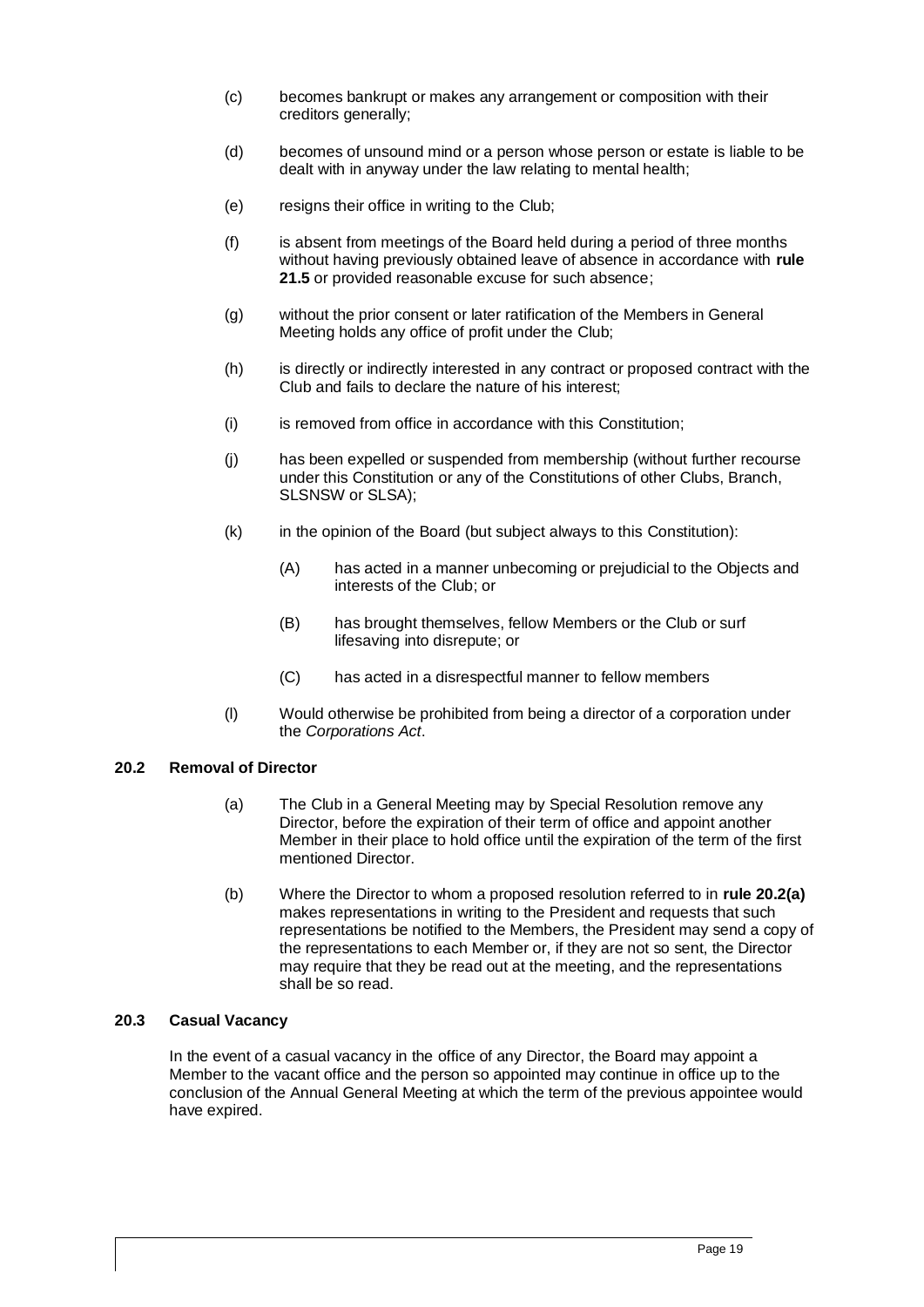# <span id="page-23-0"></span>21. **QUORUM AND PROCEDURE AT BOARD MEETINGS**

# <span id="page-23-1"></span>**21.1 Convening a Board Meeting**

- (a) The Board shall meet as often as is deemed necessary for the dispatch of business. Subject to this Constitution the Board may adjourn and otherwise regulate its meetings as it thinks fit.
- (b) Unless all Directors agree to hold a meeting at shorter notice either by agreement that is sufficiently evidenced in writing or by their presence, or in accordance with **rule [21.2](#page-23-2)**, not less than seven days written notice of Board meeting shall be given to each Director.
- (c) Written notice of each Board meeting, specifying the general nature of the time, date and place of the Board meeting and the business to be transacted, shall be served on each Director by:
	- (A) delivering it to that Director personally; or
	- (B) sending it in writing, by facsimile or other means of electronic communication (subject to receiving appropriate confirmation that the notice has been effectively dispatched);

in accordance with the Directors last notified contact details.

(d) Notice may be given of more than one Board meeting at the same time.

# <span id="page-23-2"></span>**21.2 Urgent Board Meetings**

- (a) In cases of urgency, a meeting can be held without notice being given under **rule [21.1](#page-23-1)** provided that as much notice as practicable is given to each Director by the most effective means.
- (b) Any resolution made at an urgent Board meeting must be passed by a majority of the Board.

# <span id="page-23-3"></span>**21.3 Quorum**

- (a) At meetings of the Board the number of Directors whose presence is required to constitute a quorum is five (5).
- (b) No business shall be transacted unless a quorum is present and if within half an hour of the time appointed for the meeting a quorum is not present, the meeting shall stand adjourned to the same place and at the same hour of the same day in the following week, or any date, time and place determined by the President.
- (c) The Board may act notwithstanding any casual vacancy. However, if there are casual vacancies in the office of a Director such that the number of remaining Directors is not sufficient to constitute a quorum at a meeting of the Board, those Directors may act only for the purpose of increasing the number of Directors to a number sufficient to constitute such a quorum.

# <span id="page-23-4"></span>**21.4 Procedures at Board Meetings**

(a) At meetings of the Board, the President shall chair the meeting. If the President is absent or unwilling to act, the Board shall appoint one of its Members to chair the meeting.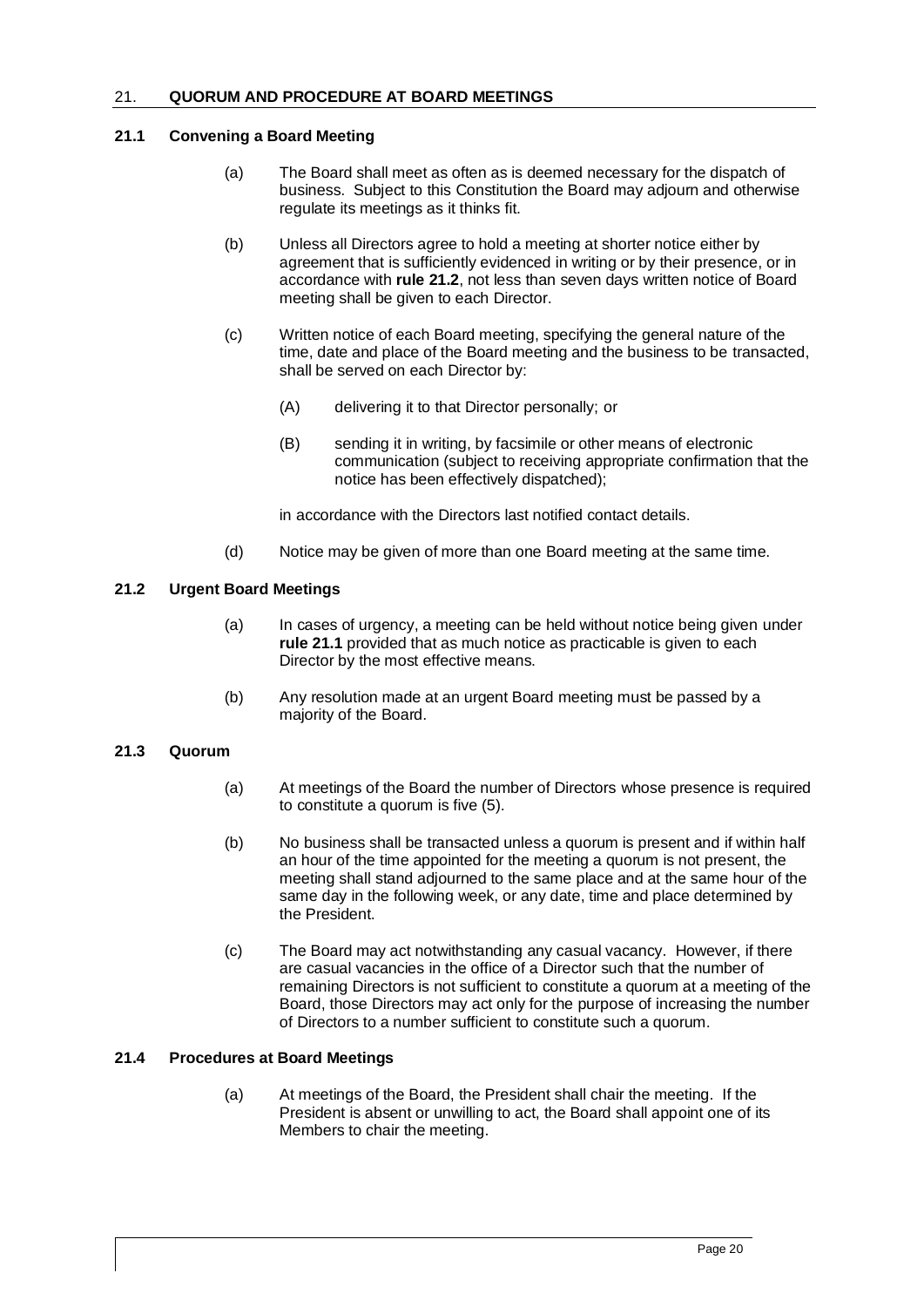- (b) Questions arising at any meeting of the Board shall be determined on a show of hands, or if demanded by a Director, by a poll taken in such manner as the person presiding at the meeting may determine.
- (c) Questions arising at any meeting of the Board shall be decided by a majority of votes and a determination of a majority of Directors shall be deemed a determination of the Board. All Directors shall have one vote on any question. The chairman may exercise a casting vote where voting is equal.
- (d) Voting by proxy is not permitted at Board meetings.
- (e) A resolution in writing signed or assented to by facsimile or other form of electronic communication by all the voting Directors, shall be as valid and effectual as if it had been passed at a meeting of the Board duly convened and held. Any such resolution may consist of several documents in like form each signed by one or more of the Directors.
- (f) Without limiting the power of the Board to regulate its meetings as it thinks fit, a meeting of the Directors may be held where one or more of the Directors is not physically present at the meeting, provided that:
	- (A) all persons participating in the meeting are able to communicate with each other effectively, simultaneously and instantaneously whether by means of telephone or other form of communication;
	- (B) notice of the meeting is given to all the Directors entitled to notice in accordance with the usual procedures agreed upon or laid down from time to time by the Board;
	- (C) in the event that a failure in communications prevents **rule 21.4(f)(A)** from being satisfied by that number of Directors which constitutes a quorum, and none of such Directors are present at the place where the meeting is deemed by virtue of the further provisions of this rule to be held then the meeting shall be suspended until rule **21.4(f)(A)** is satisfied again. If such condition is not satisfied within fifteen minutes from the interruption the meeting shall be deemed to have terminated; and
	- (D) any meeting held where one or more of the Directors is not physically present shall be deemed to be held at the place specified in the notice of meeting provided a Director is there present and if no Director is there present the meeting shall be deemed to be held at the place where the President of the meeting is located.

# <span id="page-24-0"></span>**21.5 Leave of Absence**

- (a) The Board may grant a Director leave of absence from Board meetings for a period not exceeding three months.
- (b) The Board must not grant leave of absence retrospectively unless it is satisfied that it was not feasible for the Director to seek the leave in advance.

# <span id="page-24-1"></span>**21.6 Material Personal Interests**

- (a) A Director who has a material personal interest in a matter being considered at a Board meeting must disclose the nature and extent of that interest to the Board.
- (b) A Director with such a material personal interest must not:
	- (A) be present while the matter is being considered at the meeting; and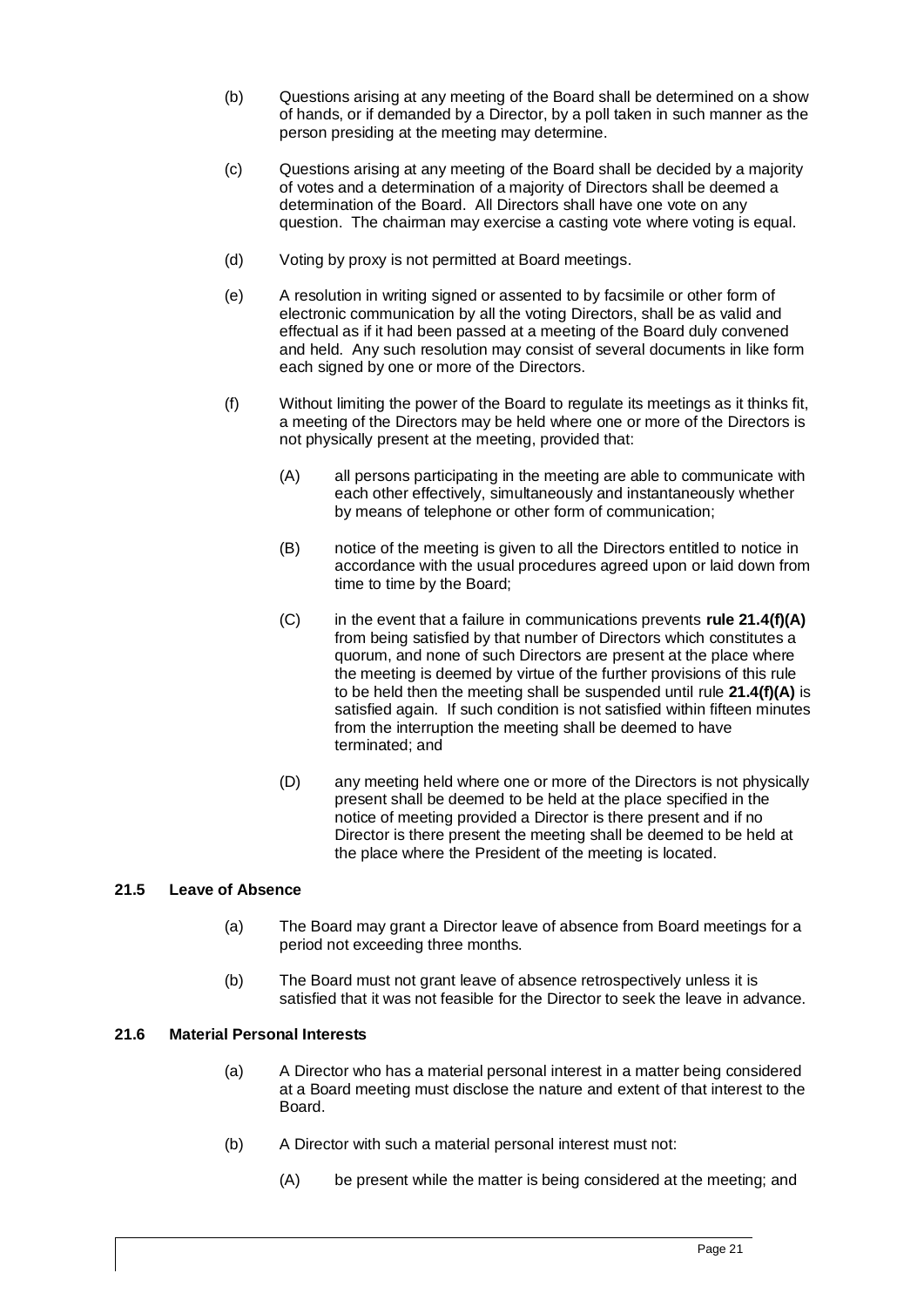- (B) must not vote on the matter.
- (c) A general notice that a Director is to be regarded as having a material personal interest in a matter being considered is sufficient declaration for such Director and the said matter. After such general notice it is not necessary for such Director to give a special notice relating to the said matter.
- (d) Any declaration made or any general notice as aforesaid given by a Director under this **rule [21.6](#page-24-1)** must be recorded in the minutes of the relevant meeting.

# <span id="page-25-0"></span>**21.7 Financial Interest**

- (a) A Director is disqualified from:
	- (A) holding any place of profit or position of employment in the Club, or in any company or incorporated Club in which the Club is a shareholder or otherwise interested; or
	- (B) contracting with the Club either as vendor, purchaser or otherwise;

except with express resolution of approval of the Board.

- (b) Any contract or arrangement in which any Director is in any way interested which is entered into by or on behalf of the Club without the approval of the Board, will be voided for such reason.
- <span id="page-25-4"></span>(c) The nature of the financial interest of such Director must be declared by the Director at the meeting of the Board at which the contract or arrangement is first taken into consideration if the interest then exists, or in any other case at the first meeting of the Board after the acquisition of the interest.
- (d) A general notice that a Director is a Member of any specified firm or company and is to be regarded as interested in all transactions with that firm or company is sufficient declaration under **rule [21.7\(c\)](#page-25-4)** for such Director and the said transactions. After such general notice it is not necessary for such Director to give a special notice relating to any particular transaction with that firm or company.
- (e) Any declaration made or any general notice as aforesaid given by a Director in accordance with **rule [21.7](#page-25-0)** must be recorded in the minutes of the relevant meeting.

# <span id="page-25-1"></span>**21.8 Conflicts**

A Director, notwithstanding the interest, may be counted in the quorum present at any meeting but cannot vote in respect of any contract or arrangement in which the Director is interested. If the Director votes, the vote shall not be counted.

#### <span id="page-25-2"></span>22. **DELEGATED POWERS**

#### <span id="page-25-3"></span>**22.1 Board May Delegate Functions**

- (a) The Board may, by instrument in writing, create, establish or appoint from amongst its own Members, or otherwise, special committees, subcommittees, individual officers and consultants to carry out such duties and functions, and with such powers, as the Board determines.
- (b) The Board may in the establishing instrument delegate such functions as are specified in the instrument, other than:
	- (A) this power of delegation; and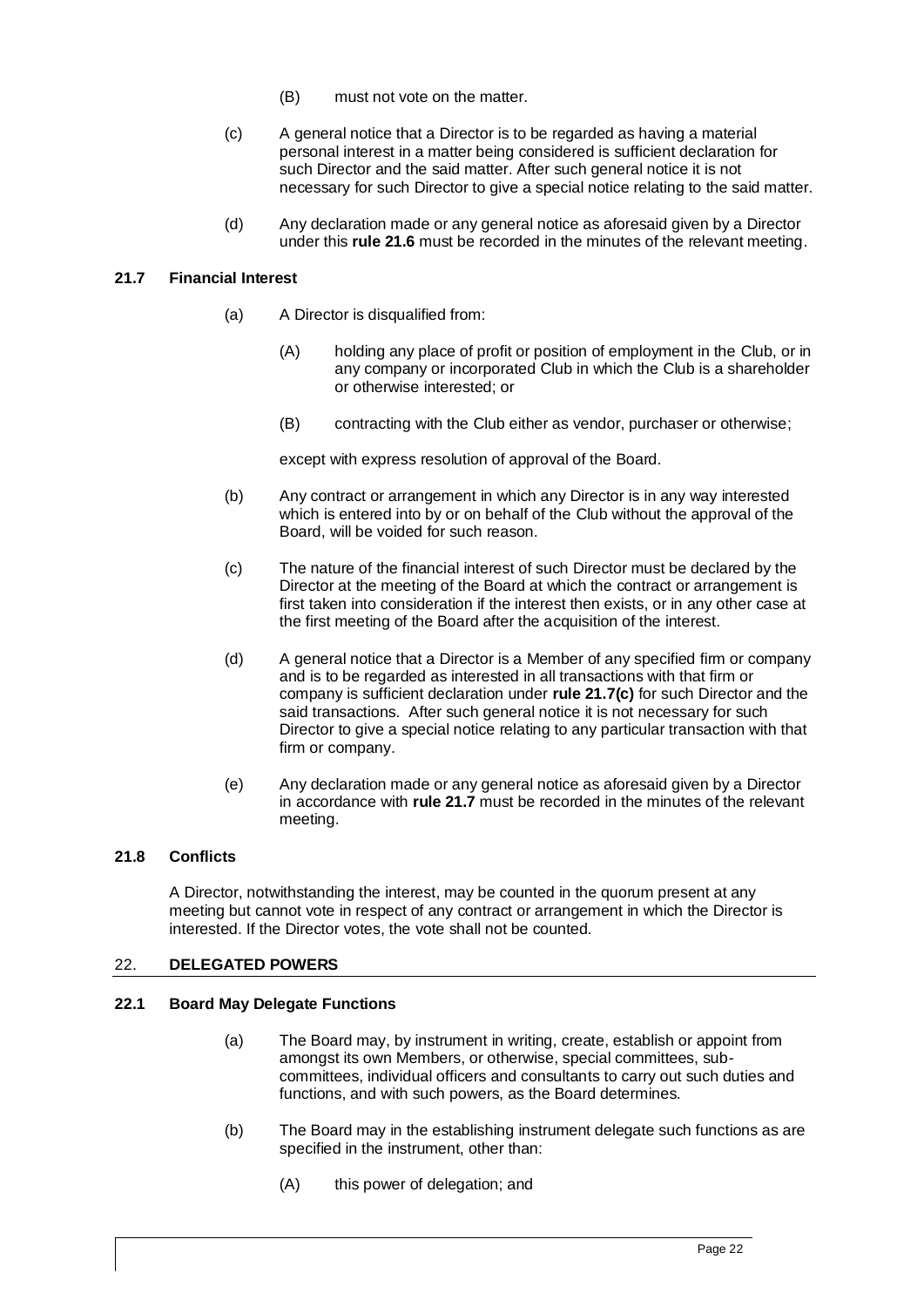- (B) a function imposed on the Board by the Act or any other law, or this Constitution or by resolution of the Club in General Meeting.
- (c) At any time, the Board may by instrument in writing, revoke wholly or in part any delegation made under this clause, and may amend or repeal any decision made by such body or person under this clause.

# <span id="page-26-0"></span>**22.2 Exercise of Delegated Functions**

- (a) A function, the exercise of which has been delegated under this clause, may whilst the delegation remains unrevoked, be exercised from time to time in accordance with the terms of the delegation.
- (b) A delegation under this clause may be made subject to such conditions or limitations as to the exercise of any function or at the time or circumstances as may be specified in the delegation.

# <span id="page-26-1"></span>**22.3 Procedure of Delegated Entity**

- (a) The procedures for any entity exercising delegated power shall, subject to this Constitution and with any necessary or incidental amendment, be the same as that applicable to meetings of the Board under **rule [21](#page-23-0)**.
- (b) The entity exercising delegated powers shall make decisions in accordance with the Objects, and it shall promptly provide the Board with details of all material decisions.
- (c) The entity shall also provide any other reports, minutes and information required by the Board.

# <span id="page-26-2"></span>23. **DUTIES**

# <span id="page-26-3"></span>**23.1 General Duties**

- (a) As soon as practicable after being elected or appointed to the Board, each Director must become familiar with this Constitution and the Act.
- (b) The Board is collectively responsible for ensuring that the Club complies with the Act and that individual Directors comply with this Constitution.
- (c) The Board must ensure that the Club complies with all requirements in the Act regarding financial statements.

# <span id="page-26-4"></span>**23.2 Public Officer**

- (a) As per section 34 of the Act, the Club must have a Public Officer position appointed.
- (b) The Board will determine at the Annual General Meeting who will act as the Club's Public Officer under the Act. Such person shall be appointed by the Board for such term and upon such conditions as the Board thinks fit.
- (c) The Public Officer must give the registrar notice of their appointment within 28 days after the appointment.
- (d) If the position of Public Officer becomes vacant, the Board must appoint a person to the position within 28 days after the vacancy arises.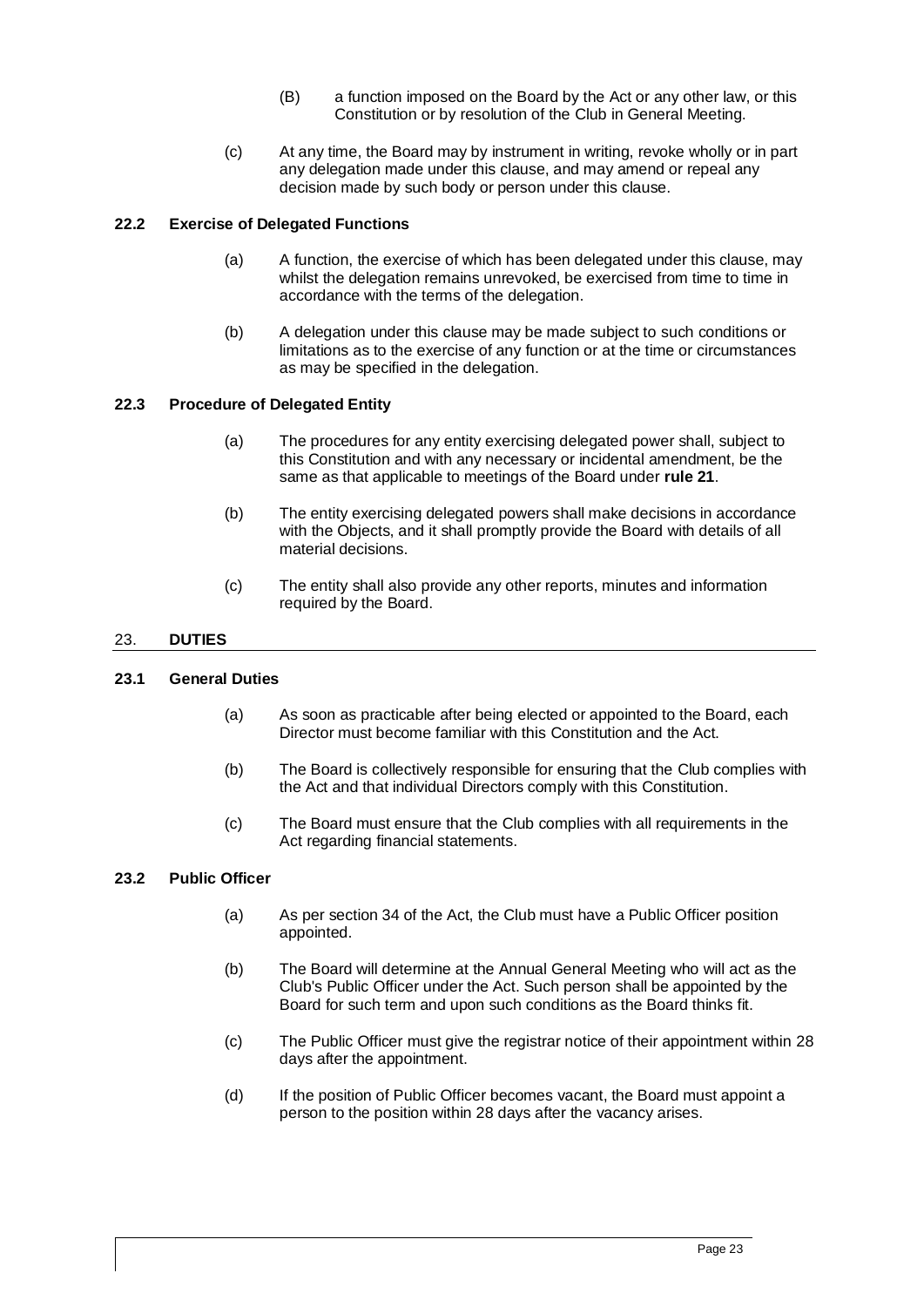#### <span id="page-27-0"></span>24. **MINUTES OF BOARD MEETINGS**

- (a) The Board must ensure that minutes are taken and kept of each Board meeting.
- (b) As a minimum, the minutes must record:
	- (A) the business considered at the meeting;
	- (B) any resolution on which a vote is taken and the result of the vote; and
	- (C) any interest declared under **rules [21.6](#page-24-1)** or **[21.7](#page-25-0)**.

#### 25. **CLUB RULES**

#### <span id="page-27-1"></span>**25.1 Board to Formulate Rules**

The Board may formulate, issue, adopt, interpret and amend such Rules for the proper advancement, management and administration of the Club, the advancement of the Objects and surf lifesaving in South West Rocks as it thinks necessary or desirable. Such Rules must be consistent with the Constitution, the Branch Constitution, the SLSNSW Constitution, the SLSA Constitution and any regulations or Rules or the Standard Operating Procedures made by SLSNSW or SLSA. If any Rules are inconsistent with the SLSNSW or SLSA Constitution and regulations the Rules shall be null and void and will be inapplicable.

# <span id="page-27-2"></span>**25.2 Rules Binding**

All Rules made under this clause shall be binding on the Club and Members of the Club.

#### <span id="page-27-3"></span>**25.3 Rules Transitional Arrangements**

Notwithstanding any other rule of this Constitution, the transitional arrangements set out at **rule** Error! Reference source not found. shall apply from the date of adoption of this Constitution.

# <span id="page-27-4"></span>**25.4 Notices Binding on Members**

Amendments, alterations, interpretations or other changes to Rules shall be advised to Members of the Club by means of Notices approved and issued by the Board.

#### <span id="page-27-5"></span>26. **FUNDS, RECORDS AND ACCOUNTS**

#### <span id="page-27-6"></span>**26.1 Sources of Funds**

The Board will determine the sources from which the funds of the Club are to be or may be derived and the manner in which such funds are to be managed.

# <span id="page-27-7"></span>**26.2 Club to Keep Records**

- (a) The Club shall establish and maintain, in accordance with the Act and this Constitution, proper accounting and other records and minutes concerning all transactions, business, meetings and dealings of the Club and the Board.
- (b) The Club shall retain such records for seven (7) years after the completion of the transactions or operations to which they relate.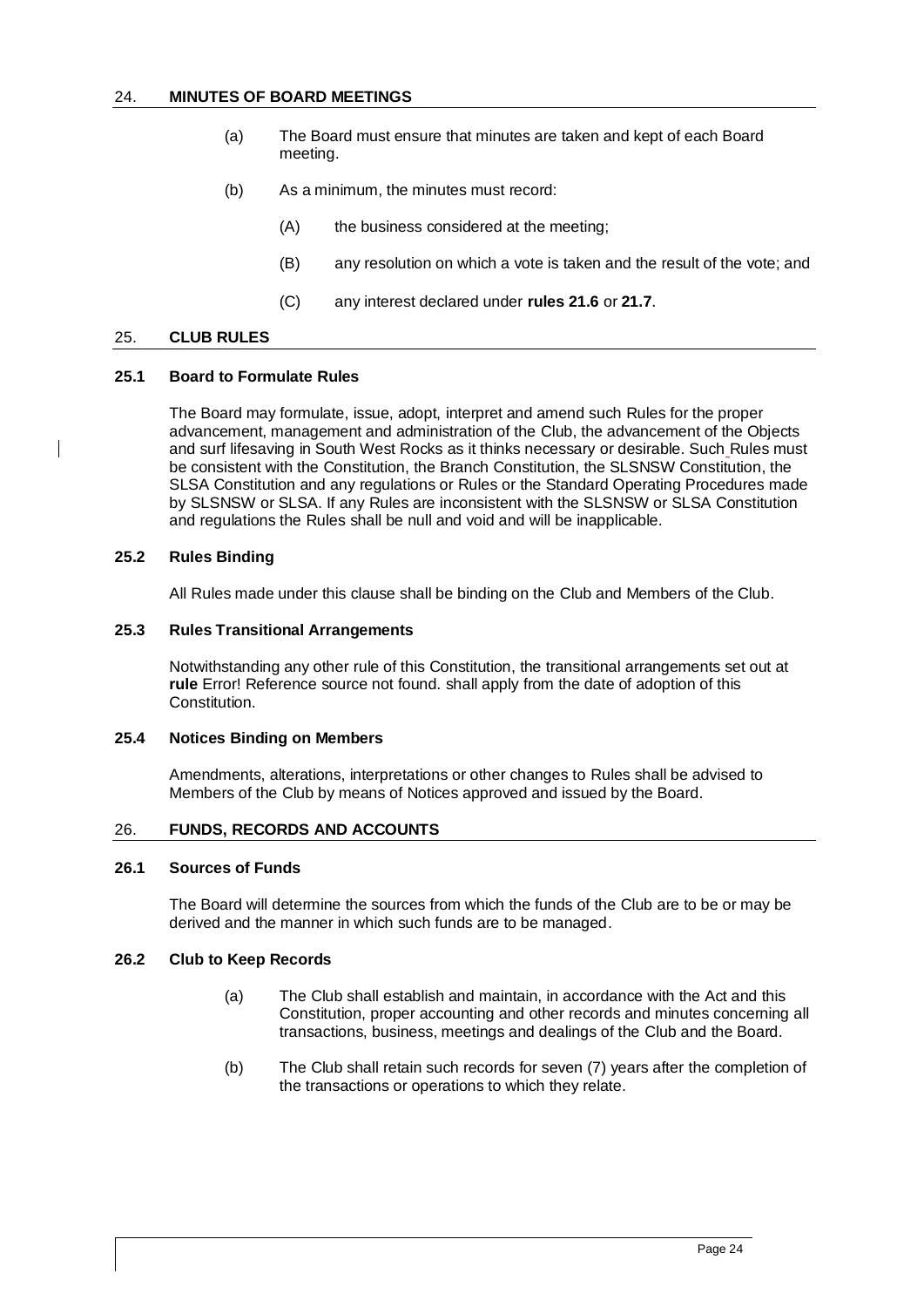# <span id="page-28-0"></span>**26.3 Board to Submit Accounts**

The Club's statements of account are required to be audited as per the *Charitable Fundraising Act 1991*. At the Annual General Meeting the audited statements of account must be presented to the Members.

#### <span id="page-28-1"></span>**26.4 Accounts Conclusive**

The statements of account when approved or adopted by an Annual General Meeting shall be conclusive except as regards any error discovered in them within three months after such approval or adoption.

#### <span id="page-28-2"></span>**26.5 Accounts to be Sent to Members**

The Board shall cause to be sent to all persons entitled to receive notice of Annual General Meetings in accordance with this Constitution, a copy of the statements of account, the Board's report, the full auditor's report and every other document required under the Act (if any).

# <span id="page-28-3"></span>27. **APPLICATION OF INCOME**

- (a) The income and property of the Club shall be applied solely towards the promotion of the Objects.
- (b) No portion of the income or property of the Club shall be paid or transferred, directly or indirectly by way of dividend, bonus or otherwise to any Member.
- (c) Nothing in this **rule 27** shall preclude payment to a Member in good faith for expenses incurred or services rendered, including, but not limited to:
	- (A) any services rendered to the Club whether as an employee or otherwise;
	- (B) goods supplied to the Club in the ordinary and usual course of operation;
	- (C) interest on money borrowed from any Member;
	- (D) rent for premises demised or let by any Member to the Club; or
	- (E) any out-of-pocket expenses incurred by the Member on behalf of the Club,
- (d) Provided that any such payment shall not exceed the amount ordinarily payable between ordinary commercial parties dealing at arm's length in a similar transaction.

#### <span id="page-28-4"></span>28. **NEGOTIABLE INSTRUMENTS**

All cheques, promissory notes, banker's drafts, bills of exchange and other negotiable instruments, shall be signed, drawn, accepted, endorsed or otherwise executed, as the case may be, by any two duly authorised Directors or in such other manner as the Board determines.

#### <span id="page-28-5"></span>29. **AUDITOR**

(a) A properly qualified auditor or auditors shall be appointed, and the remuneration of such auditor or auditors fixed by the Club in General Meeting. The auditor's duties shall be regulated in accordance with the Act, or if no relevant provisions exist under the Act, in accordance with the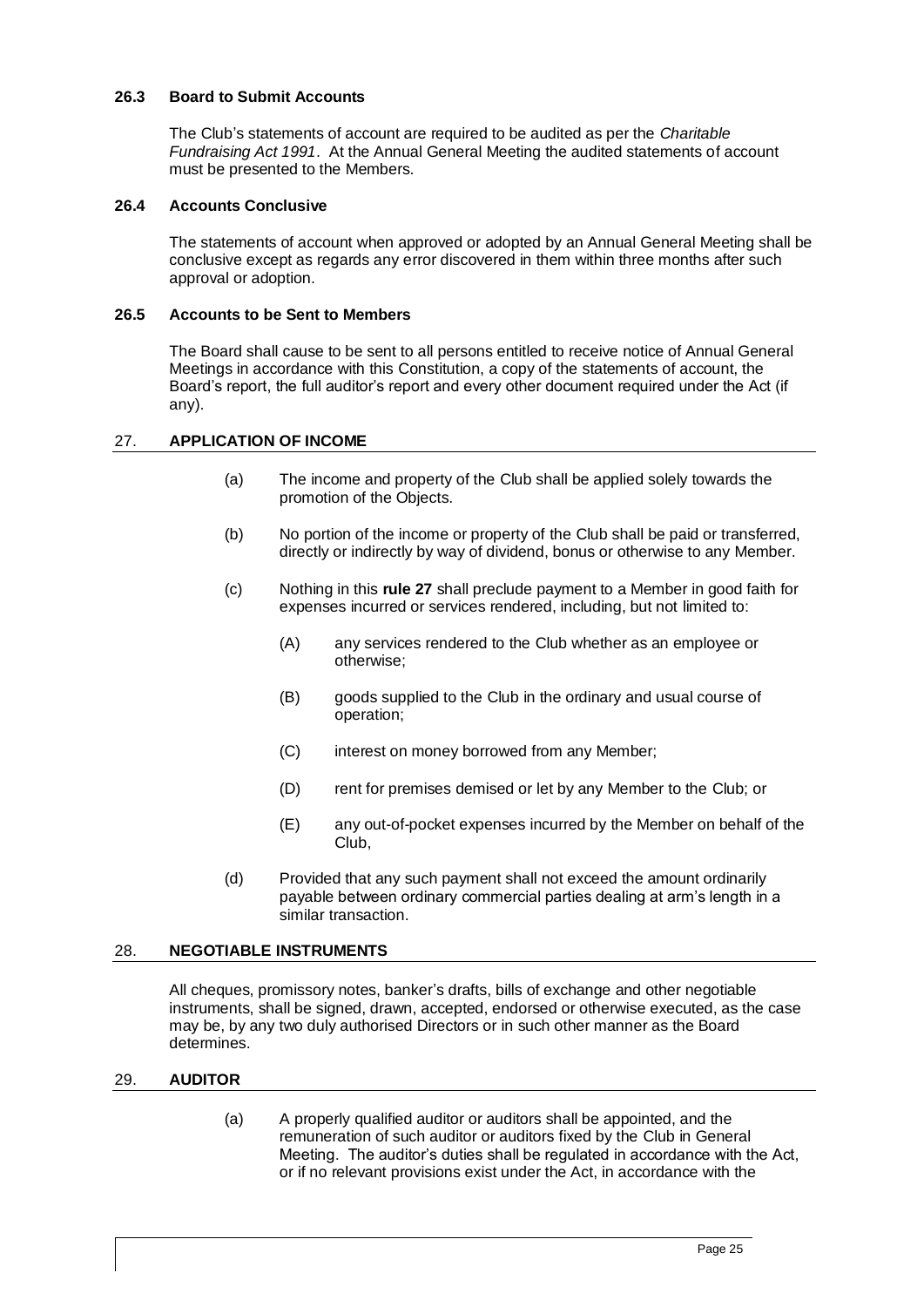*Corporations Act 2001*and generally accepted principles, and/or any applicable code of conduct. The auditor may be removed by the Club in General Meeting.

(b) The accounts of the Club shall be examined, and the correctness of the profit and loss accounts and balance sheets ascertained by an auditor or auditors at the conclusion of each Financial Year.

# <span id="page-29-0"></span>30. **SERVICE OF NOTICES**

- (a) Notices may be given to any person entitled under this Constitution to receive any notice by sending the notice by post or facsimile transmission or where available, by electronic mail, to the Member's registered address or facsimile number or electronic mail address. Notices may also be posted on the Club's website.
- (b) Where a notice is sent by post, service of the notice service of the notice shall be deemed to be affected at the time the letter would have been delivered in the ordinary course of post.
- (c) Where a notice is sent by facsimile transmission, service of the notice shall be deemed to be affected upon receipt of a confirmation report confirming the facsimile was sent to/or received at the facsimile number to which it was sent.
- (d) Where a notice is sent by electronic mail, service of the notice shall be deemed to be affected by upon receipt of a confirmation report confirming the electronic mail message was received at the electronic mail address to which it was sent.

# <span id="page-29-1"></span>31. **COMMON SEAL**

- (a) The Club may have a Seal upon which its corporate name shall appear in legible characters.
- (b) The Seal shall not be used without the express authorisation of the Board. Every use of the Seal shall be recorded in the Club's minute book. Two Directors must witness every use of the Seal, unless the Board determines otherwise.

# <span id="page-29-2"></span>32. **REGISTERED ADDRESS**

The registered address of the Club is: Lot 377 Horseshoe Bay Reserve, South West Rocks, New South Wales, 2431

- (a) The address determined from time to time by resolution of the Board; or
- (b) If the Board has not determined an address to be the registered address, the postal address of the Public Officer.

# <span id="page-29-3"></span>33. **INDEMNITY**

(a) Every Director, officer, auditor, manager, employee or agent of the Club shall be indemnified out of the property or assets of the Club against any liability incurred by him/her in his/her capacity as Director, officer, auditor, manager, employee or agent in defending any proceedings, whether civil or criminal, in which judgement is given in his favour or in which he is acquitted or in connection with any application in relation to any such proceedings in which relief is, under the Act, granted to him by the Court.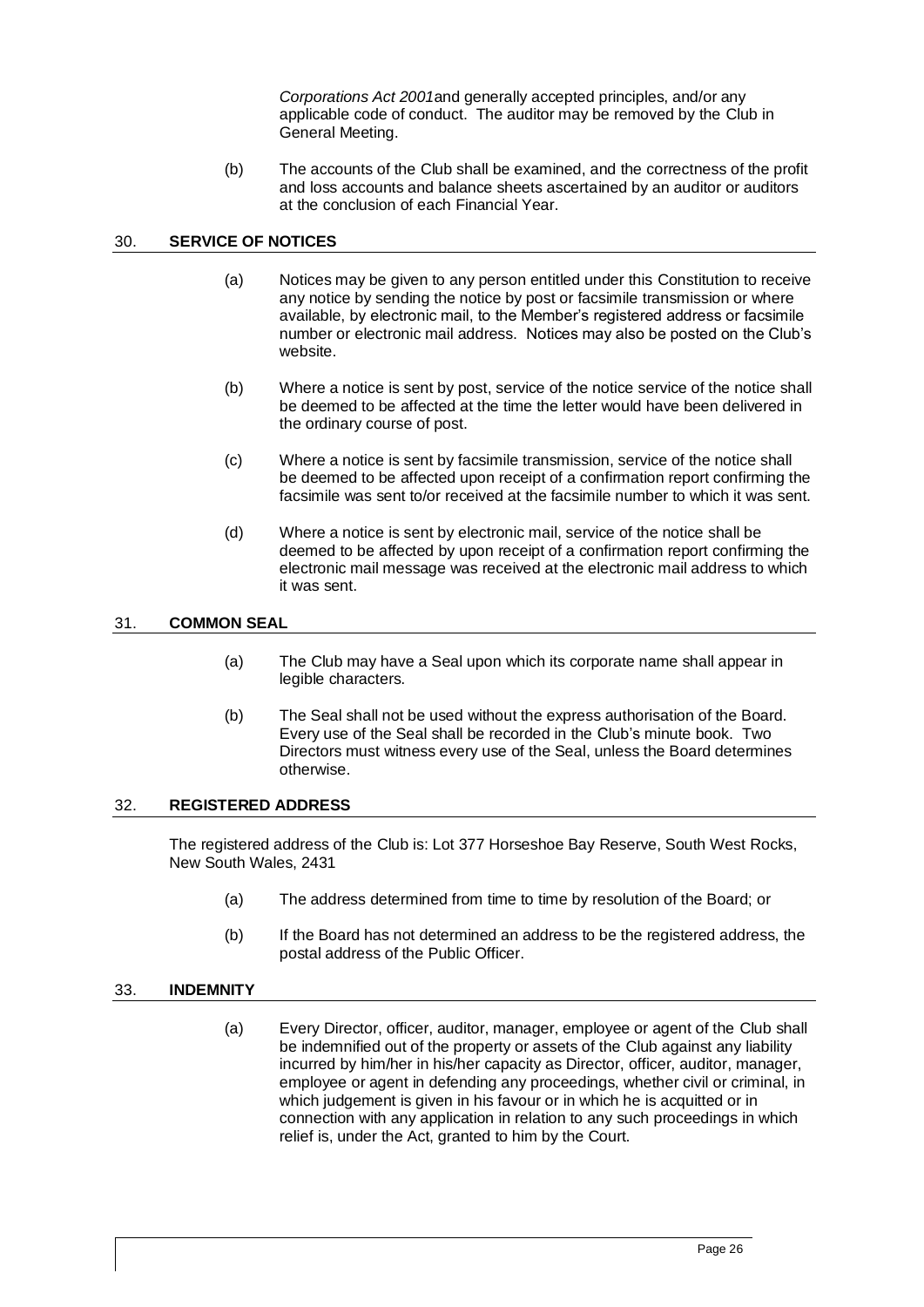- (b) The Club shall indemnify its Directors, officers, managers and employees against all damages and costs (including legal costs) for which any such Director, officer, manager or employee may be or become liable to any third party in consequence of any act or omission except wilful misconduct:
	- (A) in the case of a Director or officer, performed or made whilst acting on behalf of and with the authority, express or implied of the Club; and
	- (B) in the case of an employee, performed or made in the course of, and within the scope of his employment by the Club.

#### <span id="page-30-0"></span>34. **DISSOLUTION**

- (a) The Club may be wound up voluntarily by Special Resolution.
- (b) If the Club is wound up, the liability of the Members shall be limited to \$1. No other amount shall be payable by the Member.
- (c) If upon winding up or dissolution of the Club or upon revocation of its endorsement as a deductible gift recipient (if relevant) (whichever occurs first), there remains after satisfaction of all its debts and liabilities any surplus assets or property as follows:
	- (A) gifts of money or property for the objects of the Club;
	- (B) contributions made in relation to an eligible fundraising event held for the objects of the Club; or
	- (C) money received by the Club because of such gifts and contributions;

then

- (d) such surplus assets or property shall not be paid to or distributed amongst the Members but shall be given or transferred to some organisation(s):
	- (A) having objects similar to the Objects; and
	- (B) which prohibits the distribution of its or their income and property among its or their Members to an extent at least as great as is imposed on the Club by this Constitution; and
	- (C) which is charitable at law and to which income tax deductible gifts can be made.

Such organisations(s) will be determined by the Members at or before the time of dissolution, and in default thereof by such judge of the Supreme Court of New South Wales or other Court as may have or acquire jurisdiction in the matter.

# <span id="page-30-1"></span>35. **CUSTODY OF BOOKS AND OTHER DOCUMENTS**

- (a) Except as otherwise provided in this Constitution, the Board shall keep in its custody or control all books, minutes, documents and securities of the Club.
- (b) Subject to the Act, the Board may determine whether and to what extent, and at what times and places and under what conditions, the financial records, accounts, books, securities or other relevant documents of the Club will be open for inspection by the Members. Notwithstanding the foregoing Members are not entitled to inspect the minutes of Board meetings.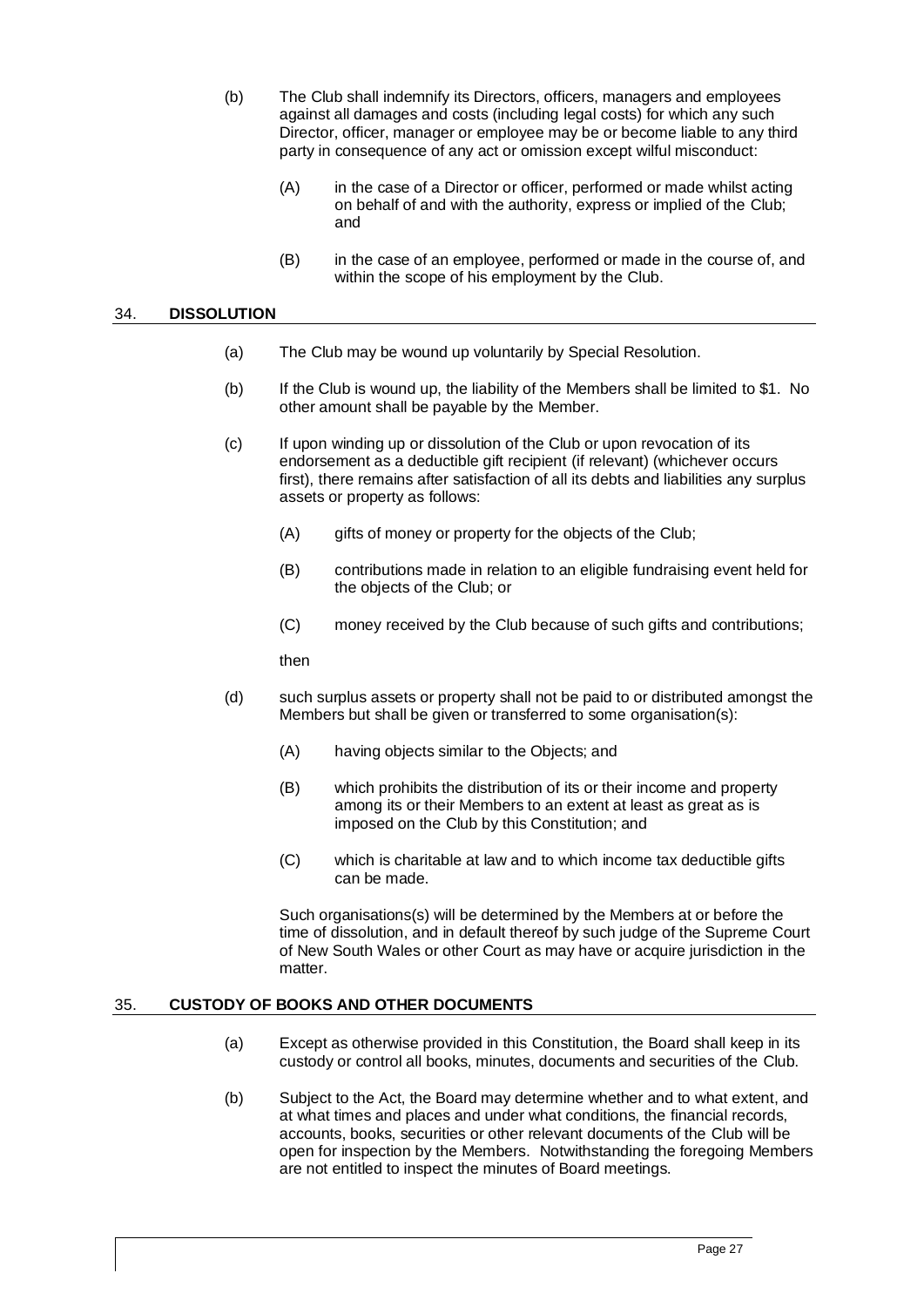(c) Inspection of Club records will only be made available to Members where the purpose of the inspection is for a proper purpose and is in good faith. This will be determined by the Board in its sole discretion and taking into consideration confidentiality and privacy considerations.

# <span id="page-31-0"></span>36. **LIQUOR LICENCE OBLIGATIONS**

# <span id="page-31-1"></span>**36.1 Licensee**

- (a) The Liquor Licence which is issued by the NSW Office of Liquor, Gaming and Racing is to be held in the name of South West Rocks Surf Life Saving Club Inc. The Licensee may be an appointed paid employee or appointed financial Club member who holds the Responsible Service of Alcohol and Licensee Training qualifications.
- (b) The Licensee will be appointed by and reports to the Club Board of Directors.
- (c) The Licensee is governed by the NSW Office of Liquor, Gaming and Racing.
- (d) The Licensee will be required to apply on behalf of the Club for relevant licence/s which are required to be obtained for the purposes of sale of alcohol at approved Club functions to members and the general public.
- (e) In the event of the change of Licensee the Club will ensure that the appropriate transfer documentation as required by NSW Office of Liquor, Gaming and Racing (or the relevant Government body at the time of transfer) will be lodged within two weeks of being endorsed by the Club Board of Directors to the position of Licensee or within the time required by NSW Liquor, Gaming and Racing or whichever is the shortest time period.

# <span id="page-31-2"></span>**36.2 No Payments**

No officer or servant of the Club can be paid by way of commission or allowance from the receipts of the Club from the sale and disposal of liquor.

# <span id="page-31-3"></span>**36.3 Guests**

A visitor to the Club's premises must follow all relevant rules and regulations under the Liquor Act 2007 in relation to the liquor licence held by the Club.

# <span id="page-31-4"></span>37. **TRANSITIONAL ARRANGEMENTS**

- (a) Notwithstanding any other rule of this Constitution, the transitional arrangements set out in this **rule 37** shall apply from the date of adoption of this Constitution.
- (b) The Members of the governing or managing body (by whatever name it is called) of the Club in place immediately prior to approval of this Constitution under the Act shall continue in those positions until the next Annual General Meeting following such approval, and thereafter the positions of the President and other Directors shall be filled, vacated and otherwise dealt with in accordance with this Constitution.
- (c) All clauses, rules and regulations of the Club in force at the date of the approval of this Constitution insofar as such clauses, rules and regulations are not inconsistent with, or have been replaced by this Constitution, shall be deemed to be Rules under **rule 25**.
- (d) All individuals who are, prior to the approval of this Constitution, Members of the Club shall be deemed Members of the Club from the time of approval of this Constitution under the Act. All such Members shall provide the Club with